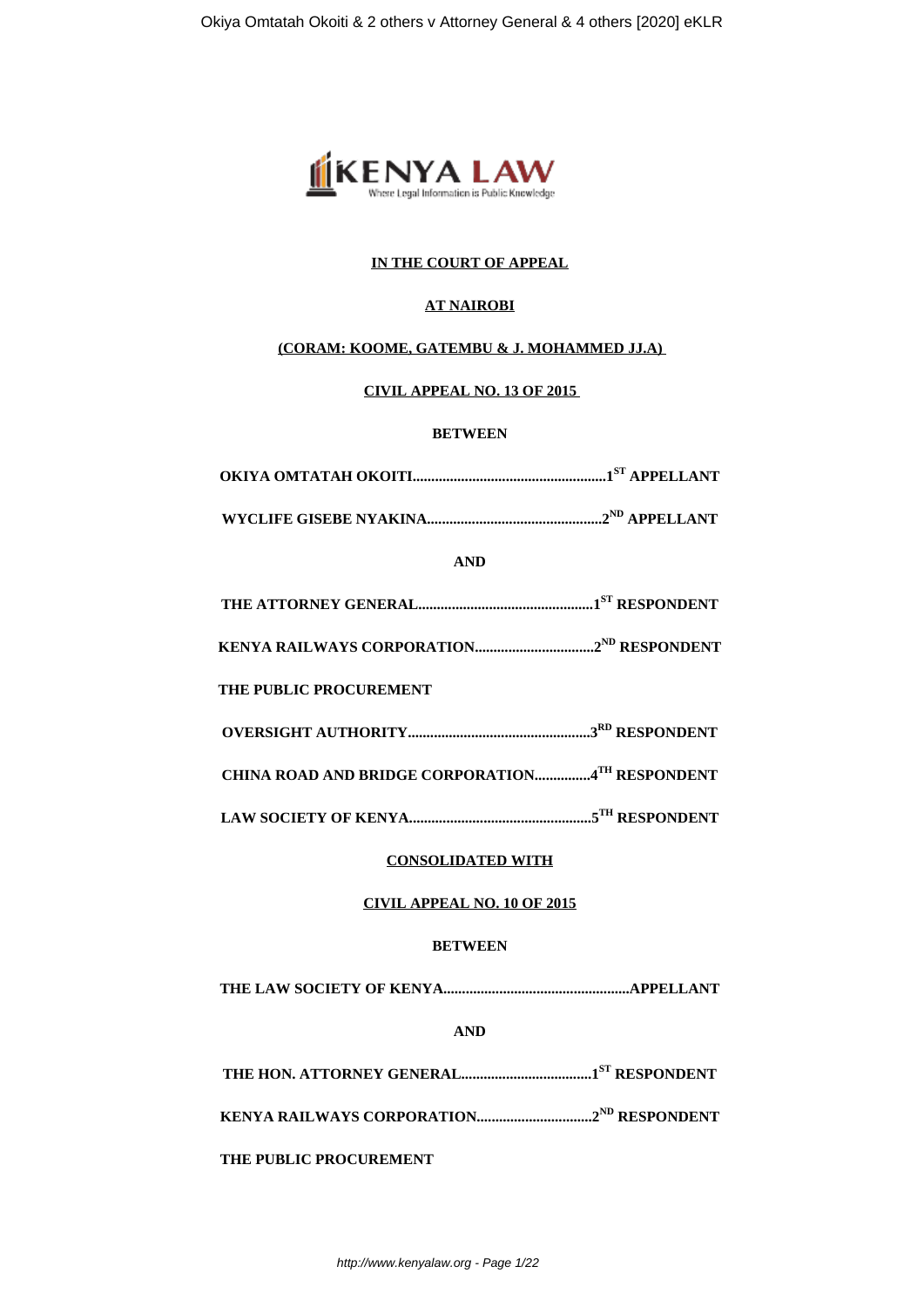**OVERSIGHT AUTHORITY................................................3RD RESPONDENT CHINA ROAD AND BRIDGE CORPORATION..............4TH RESPONDENT OKIYA OMTATAH OKOITI...............................................5TH RESPONDENT NYAKINA WYCLIFFE GISEBE........................................6TH RESPONDENT**

*(Being an appeal from the Judgment and Decree of the High Court of Kenya at Nairobi (Lenaola, J.) dated 21st November, 2014*

*in*

*Nai. Const. Pet. No. 58 of 2014*

*Consolidated with*

*Pet. No. 209 of 2014)*

*\*\*\*\*\*\*\*\*\*\*\*\*\*\*\*\*\*\*\**

#### **JUDGMENT OF THE COURT**

1. Although a substantial segment of the Standard Gauge Railway (SGR) project in Kenya is complete and operational, the manner in which it was procured continues to generate interest, perhaps on account of the magnitude of the investment in it. For instance, in a recent article published in the Daily Nation of  $27<sup>th</sup>$  May 2020, Robert Shaw, wrote:

*"The SGR was a government to government turnkey operation negotiated in the shroud of opaqueness and dumped upon the Kenyan population with the minimum of scrutiny. It's no exaggeration to say it has so far cost twice what it should have and the quotes submitted were around half of what it has cost so far. Why the government went for a more expensive non-tendered option is an open question, which most Kenyans can easily hazard a guess at the answer."*

2. In the judgment the subject of this appeal delivered on  $21<sup>st</sup>$  November 2014, the High Court *(Lenaola, J.* (as he then was)) declined an invitation by the appellants, Okiya Omtatah Okoiti, Wyclife Gisebe Nyakina and the Law Society of Kenya, to stop the construction of the SGR. The court dismissed the appellants' petitions in which they claimed that the procurement and contracting for the SGR violated the Constitution and the laws of Kenya. In the same judgment, the learned Judge found that the documents that had been tendered by the appellants as evidence in support of the petitions were inadmissible having been obtained illegally. He accordingly ordered those documents to be expunged from the record.

3. Aggrieved by that judgment, the Law Society of Kenya (hereafter the LSK) filed Civil Appeal No. 10 of 2015 with 5 grounds of appeal while Okiya Omtatah Okoiti and Wyclife Gisebe Nyakina (hereafter Omtatah and Gisebe) filed Civil Appeal No. 13 of 2015 with 51 grounds of appeal. The two appeals were consolidated by an order of the Court given on 8<sup>th</sup> November 2016 with Civil Appeal No. 13 of 2015 as the lead file.

4. The grievances in the numerous grounds of appeal coalesce into three main issues which we will consider: First, whether the learned Judge erred in ordering to be expunged from the record the documents that had been presented by the appellants as evidence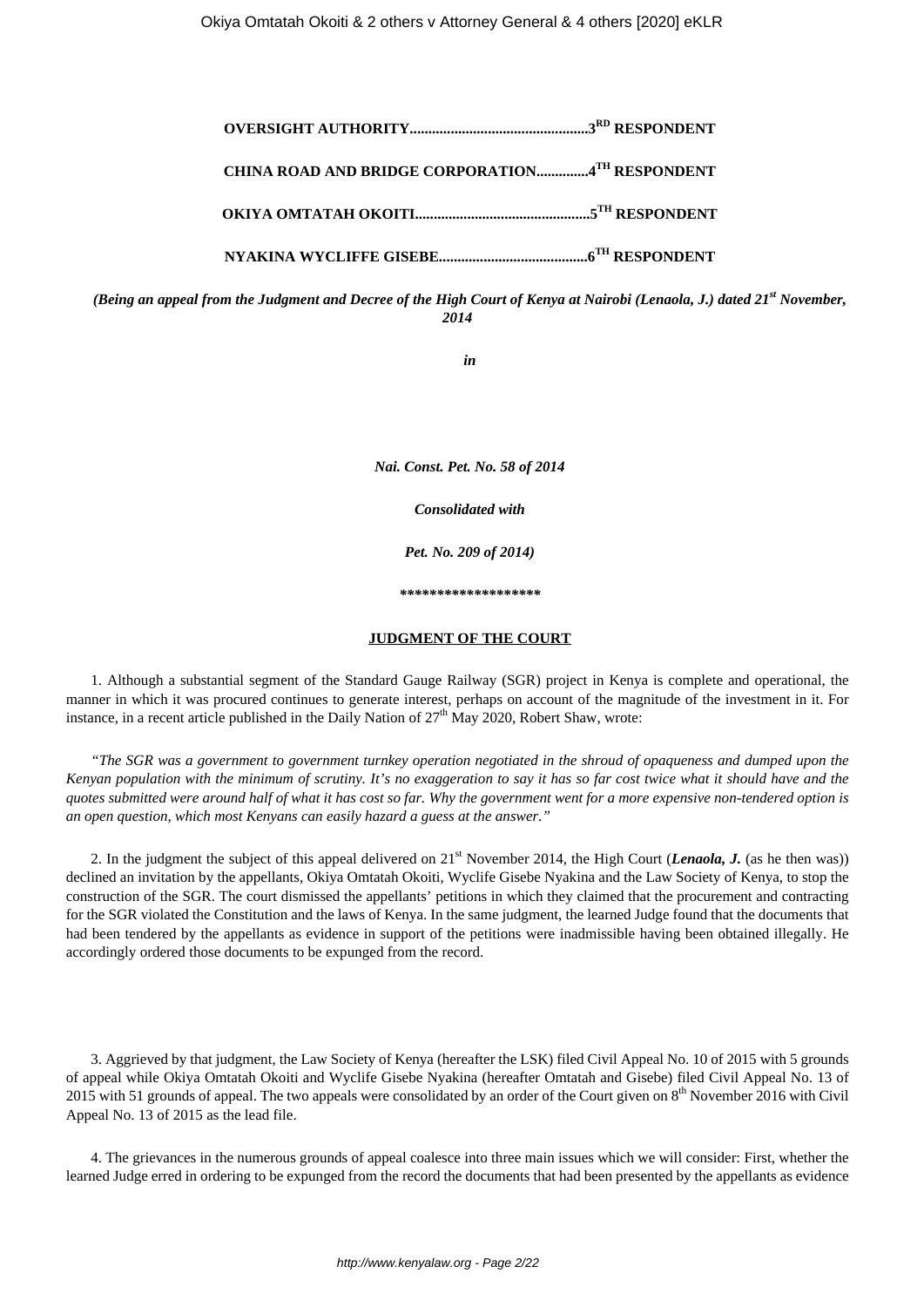in support of the petitions; second, whether the Learned Judge erred in concluding that the procurement of the SGR did not contravene the Constitution of Kenya; and third, whether the learned Judge erred in holding that the repealed Public Procurement and Disposal Act, 2005 (the Act) did not apply to the procurement by reason of Section 6(1) thereof. There is a fourth preliminary issue which is whether the appeal is overtaken by events, is an academic exercise and is moot because the construction of the railway is substantially completed. Before we address those issues, the procedural background to the appeals will provide context.

#### **Background**

5. In their petition presented to the High Court on 5th February 2014, Omtatah and Gisebe invited the court "*to intervene and stop the contracting of the 4th respondent to implement the Mombasa-Nairobi-Malaba/Kisumu standard gauge railway in flagrant violation of both statute and of the 2010 Constitution of Kenya*." At the time the petition was presented to court, construction of the railway was yet to commence. The appellants had hoped to stop it dead in its tracks, as it were. Simultaneously with the petition, they applied for interim conservatory orders to suspend the contracts entered into between the 2<sup>nd</sup> respondent, Kenya Railways Corporation (hereafter KRC or the 2<sup>nd</sup> respondent) and the 4<sup>th</sup> respondent, China Road and Bridge Corporation (hereafter CRBC or the 4<sup>th</sup> respondent) for the supply and installation of facilities, locomotive and rolling stock for the railway.

6. In the petition, Omtatah and Gisebe stated that they appreciated that the railway line "*is important and necessary*" for the realization of Kenya's development agenda but were opposed to "*the scandalous violations of both the Constitution and statutes in the manner the project was procured and is being implemented*"; that, "*for the project to be implemented efficiently, transparently, accountably and cost effectively*, *then it must be procured according to the established law and laid down procedures*." They complained that no due diligence had been done; that no independent feasibility study and design of the project was undertaken before seeking contractors to implement it; that there was a conflict of interest in the Government contracting CRBC to implement the project whose feasibility study and design it had intriguingly carried out for free; that in any event CRBC was ineligible for the award of the contract as it had been blacklisted by the World Bank for engaging in corruption in a road project in the Philippines.

7. Omtatah and Gisebe contended in the petition that the single sourcing of CRBC to execute the project contravened Articles 10, 46, 47, 201 and 227 of the Constitution; the Act, the Public Officer Ethics Act; and the Ethics and Anti-Corruption Commission Act, and that the contract awarded to CRBC was therefore "*unconstitutional, irregular, illegal, invalid null and void*."

8. The petition was supported by an affidavit sworn by Omtatah on  $5<sup>th</sup>$  February 2014 to which he annexed, in a bundle, correspondence emanating from the CRBC, the Ministry of Transport, office of the then Deputy Prime Minister, Embassy of the Republic of China, Attorney General's chambers (hereafter the AG or the 1<sup>st</sup> respondent), KRC, and Public Procurement Oversight Authority (PPOA or the  $3<sup>rd</sup>$  respondent), among other documents.

9. For reliefs, Omtatah and Gisebe prayed for declarations that: there was no valid contract between the Government of Kenya and CRBC; that the  $1<sup>st</sup>$  to  $3<sup>rd</sup>$  respondents failed to safeguard public interest and common good in failing to ensure the procurement accorded with the law; that the Government should not conduct business with CRBC; and that the railway should be procured through competitive bidding. They also sought: orders of injunction to restrain the  $1<sup>st</sup>$  to  $3<sup>rd</sup>$  respondents from transacting with or continuing with the contract with CRBC; mandatory orders to compel the AG to direct the Police to criminally investigate public officers including officials of the 1<sup>st</sup> to 3<sup>rd</sup> respondents who were involved in the fraudulent procurement process as well as officers of the  $4<sup>th</sup>$  respondent.

10. The petition by the LSK, in which KRC and the AG were named as respondents, was filed on  $2<sup>nd</sup>$  May 2014 and sought declarations that KRC as a procuring entity is subject to Articles 10, 42, 69, 70 201 and 227 of the Constitution; that the award of the contract to CRBC for the supply and installation of facilities and diesel powered engines which are outdated and pollute the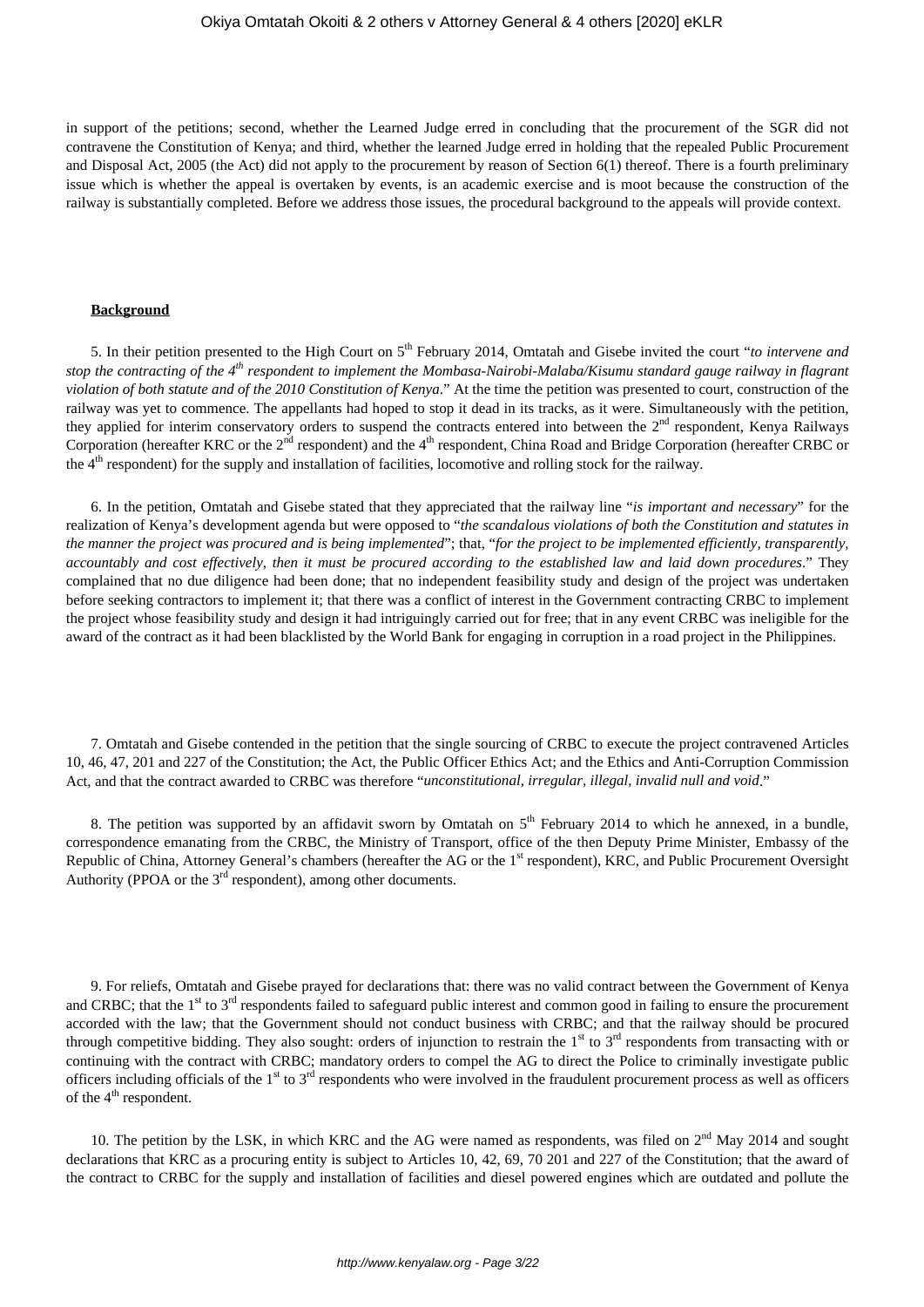environment violates those provisions of the Constitution; and that the purported *'christening'* of the contract as a government to government contract is unlawful; and an order of Certiorari to quash the award of the contract.

11. LSK averred that under Article 227 of the Constitution, KRC is enjoined to contract for goods and services in accordance with a system that is fair, equitable, transparent, competitive and cost effective; that KRC was required to comply with the provisions of the Act which, under Section 29, required a procuring entity to use open tendering or an alternative procurement procedure. It was averred that under Article 42 of the Constitution, every person has a right to a clean and healthy environment; and that the use of diesel-powered engines which were to be procured would result in the pollution of the environment through emission of noxious and dangerous fumes; and that the cost of construction was overpriced.

12. Like the petition by Omtatah and Gisebe, the petition by LSK was also accompanied by an application under certificate of urgency seeking a conservatory order to restrain the respondents from proceeding with the execution of the contract or implementation of any agreements relating to the SGR project.

13. In his affidavit in support of the petition and the application, Apollo Mboya, the then Secretary of the LSK annexed a feasibility study report of the project undertaken by CRBC in January 2012; copies of award of contract dated  $10<sup>th</sup>$  July 2012 and contract agreement dated 4<sup>th</sup> October 2012 between KRC and CRBC for the construction of the project and purchase of locomotives and rolling stocks for the railway; copy of letter dated 14<sup>th</sup> March 2013 addressed to CRBC by KRC withdrawing the letter of award of contract on the basis that the procurement was to be funded by a negotiated grant/loan and therefore exempt from the application of the Act by reason of Section 6 (1) thereof; newspaper articles commenting on the project; correspondence between PPOA and the AG's office including an opinion by that office; correspondence from the office of the Deputy President Chief of Staff; and a press statement from the office of the President relating to the project issued on 28 January 2014, among other documents.

14. It was deposed that as the award of the contract was withdrawn, there was no valid contract in existence and that KRC: did not lawfully discharge its mandate under Article 227 of the Constitution; violated Article 201 of the Constitution; failed to observe national values and principles of governance under Article 10; failed to ensure sustainable exploitation, utilization, management of the environment; failed to ensure there was public participation in management, protection and conservation of the environment and in financial matters; failed to ensure that public money was used in a prudent and responsible way.

15. In his replying affidavit in opposition filed on 13<sup>th</sup> May 2014, A.K. Maina, Managing Director of KRC, after setting out the background and benefits of the project to the Country, deposed that KRC developed a master plan for the project in 2009 and embarked on procurement of consultants to undertake a feasibility study for the construction of the SGR which process was halted through litigation; that on 12<sup>th</sup> August 2009, the Government of Kenya (GOK) signed a memorandum of understanding with CRBC for the feasibility study and preliminary design of Phase 1 of the project from Mombasa to Nairobi which provided that CRBC would undertake the study at its own cost and if viable, it would identify funding for the project; that GOK through the Cabinet subsequently directed the railway to be developed through Government to Government arrangement supported by Government budget and railway development fund.

16. He deposed further that the feasibility study was submitted to the GOK in February 2011 and following discussions between KRC and CRBC, the feasibility study and preliminary design report was approved by KRC on  $26<sup>th</sup>$  June 2012; that thereafter KRC and CRBC appointed negotiating teams to negotiate commercial turnkey contracts for civil works and for the supply and installation of facilities, locomotive and rolling stock and the resultant contracts were approved by the Ministry of Transport and the AG's office; that the contract for civil works was signed by KRC on  $11<sup>th</sup>$  July 2012 while that for the supply and installation of facilities, locomotive and rolling stock was signed on 4<sup>th</sup> October 2012 "*as part of the process towards the negotiations for funding for the project*" from the Republic of China and were to "*become effective only after executing the financial agreement*."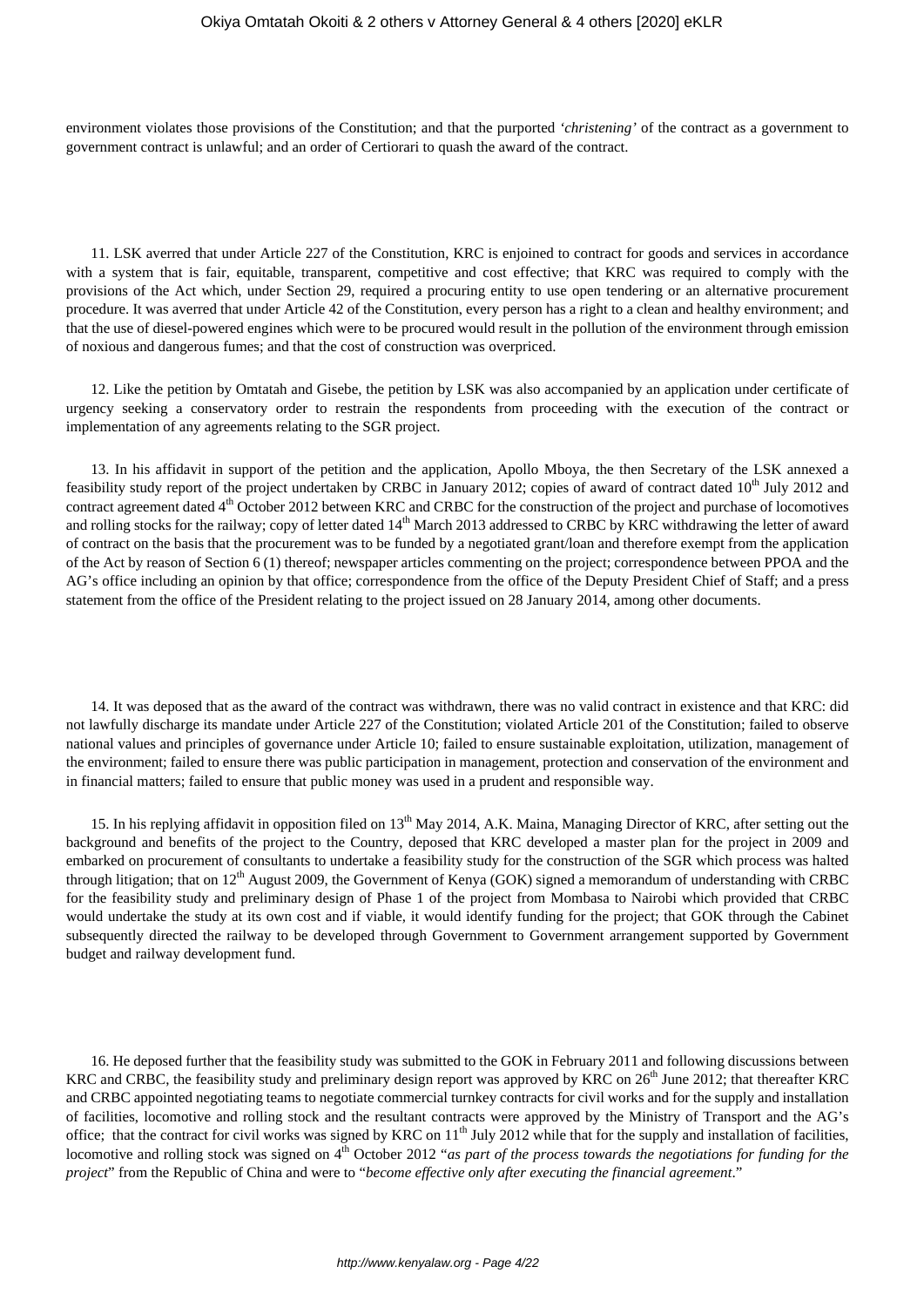17. He went on to state in his affidavit that GOK entered into a financing agreement with Exim Bank of China for a concessional and commercial loan to support the project; that under that agreement, CRBC was to be engaged as the Engineering Procurement and Construction Contractor and that consequently, as this was a negotiated loan, the arrangement was in line with Section 6(1) of the Act; that the project was budgeted for in the 2013/14 budget and a railway development fund was established to be financed by a railway development levy approved by Parliament as part of the  $2013/2014$  Finance Bill on  $24<sup>th</sup>$  October 2013.

18. He deponed further that it was established that CRBC had the requisite technical, financial and legal capacity to successfully implement the project; that an environment and social impact assessment study was undertaken in 2012 and all possible environmental concerns addressed; that in awarding the contract to CRBC, KRC ensured that the project design complied with all the environmental requirements. He stated that the matters the appellants were complaining of were already the subject of investigation by the other organs, namely, the National Assembly, the Auditor-General, and the EACC and that the petition was deficient in particulars.

19. In an affidavit sworn on behalf of the AG and PPOA in opposition to the petition, Mwangi Njoroge, Deputy Chief Litigation Counsel in the office of the AG decried that the alleged violations of the Constitution in the petitions were devoid of particulars or evidence; that Committees of the National Assembly had fully investigated the matter and concluded that the project should be implemented; and that the prayers sought would go against the doctrine of separation of powers.

20. The Deputy General Manager of CRBC, Xiong Shiling deponed in his affidavit in opposition to the petitions that CRBC is a state owned company of the People's Republic of China with extensive experience in international railways, airports and like projects; that the memorandum of understanding between CRBC and the Ministry of Transport provided that should the feasibility study be approved, the project was to proceed on the basis of "*an EPC contract*" (engineering, procurement and construction contract) or turnkey mode contract which is an internationally recognized mode of contracting, including by the International Federation of Consulting Engineers (FIDIC). It entailed the contractor undertaking the feasibility study, the design, the construction works, the equipment procurement, installation and commissioning of the project for a lumpsum contract sum; that under this form of contract the owner, in this case GOK, does not bear major risks on the project; that under an EPC contract, it is for the contractor to ensure the final product is delivered in a fully functional state and the contractor bears any additional costs that may arise on account of inaccurate or incomplete information at the time of conducting the feasibility study or on account of substandard designs.

21. He deponed that the EPC contract included "*supplying and installing the locomotives, setting up the communication, signal and information system, setting up the electricity supply and installing the operating system of the entire railway system*" and that "*in the circumstances, it would not be possible for the locomotives to be supplied by a separate entity*."; that KRC would be in charge of supervision of the project and had in that regard invited bids for the appointment of independent consultants to review the design of the entire project and to oversee the implementation of the project including approving any payment certificates. He denied that it had inflated the price for the project.

22. Regarding the claim that CRBC was barred by the World Bank from undertaking projects, he deposed that it was debarred "*on suspicion of collusion not for being engaged in corruption*". He explained the circumstances in the Philippines leading to "*the World Bank unilaterally*" announcing its decision to sanction 7 companies including CRBC, a decision that CRBC challenged.

23. As the two petitions raised similar issues, they were consolidated by an order of the court given on  $27<sup>th</sup>$  June 2014. On 1<sup>st</sup> July 2014, the parties agreed to abandon all interlocutory applications and to focus on the hearing of the substantive consolidated petition. Leave was granted by the court for any of the respondents wishing to file cross petitions to do so within 72 hours.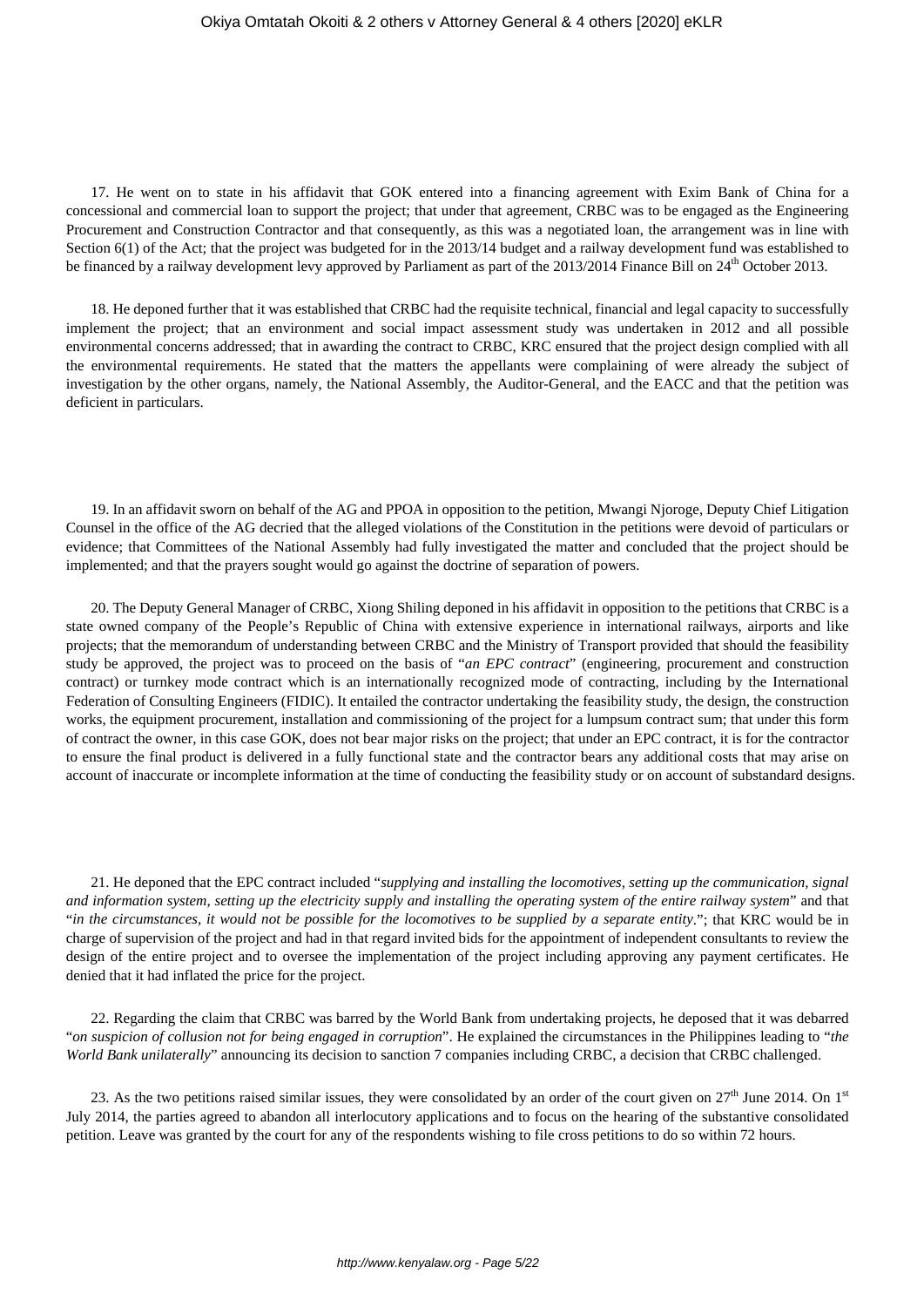24. KRC filed a cross petition on 7<sup>th</sup> July 2014 seeking declarations: that a constitutional petition cannot be founded on alleged "*public documents*" obtained in breach of the Constitution and the Evidence Act; that a constitutional petition cannot be founded on documents whose source or origin has not been disclosed and whose authenticity cannot therefore be vouched for; a declaration that the use and production of the alleged "*public documents*" without disclosing their source or authenticity is a breach of KRC's right to a fair hearing as guaranteed under Article 50 of the Constitution; orders to expunge from the record specific exhibits annexed to the affidavits in support of the petitions, among other prayers. Affidavits in reply to the cross petition as well as supplementary affidavits were filed.

25. The hearing proceeded thereafter before the High Court on the basis of the consolidated petitions, the affidavits and submissions culminating in the judgment, the subject of this appeal, that was delivered on  $21<sup>st</sup>$  November 2014.

#### **Submissions**

26. At the hearing of the appeal, Mr. Omtatah and Mr. Gisebe, the appellants in Civil Appeal No. 13 of 2015, appeared in person. The other parties were represented by learned counsel. *Miss. Tabut* held brief for *Mr. Eric Masese* for the LSK, the appellant in Civil Appeal No. 10 of 2015. *Mr. Ngumbi* held brief for *Thande Kuria* for the A.G and the PPOA. *Professor Albert Mumma* appeared with *Mr. Charles Agwara* for KRC, while *Mr. Kiragu Kimani* appeared for CRBC.

27. As already indicated, the crux of the appeal is that the Learned Judge erred in concluding that the procurement of the SGR project did not contravene the Constitution of Kenya; in holding that the Act did not apply to the procurement; and in ordering documents tendered in support of the petitions to be expunged from the record.

28. Urging the appeal, *Mr. Omtatah* submitted that the petitions were a "*plea for constitutional and statutory protection of the public interest in the procurement of the Standard Gauge Railway (SGR) project*"; that the Court was called upon to apply and uphold the supremacy of the Constitution, sovereignty of the people, national values and principles, and the Bill of Rights; and that the court should jealously protect "*the public interest against corrupt men of rank who lurk in the Republic's red carpeted offices, waiting to wedge themselves into contracts and then steal through public procurements*."

29. He argued that the procurement did not comply with the requirements of the Constitution; that the project was not provided for in the national revenue and expenditure estimates of the relevant year as required under Article 220(1) of the Constitution which should have been subjected to public participation as required under Article 221(5) of the Constitution; that the provision for the project in the Finance Act, 2013 could not cure the violations of the Constitution committed in 2012; that there was no evidence that the process through which the project was procured was fair, equitable, transparent, competitive and cost efficient as required by Article 227(1) of the Constitution and the Act; and that the process of procurement was shrouded in secrecy, a violation of Article 35 of the Constitution on access to information.

30. It was submitted that the project was "*a 100% Kenyan funded venture*" and therefore subject to the standards and procedures laid out for the procurement of goods and services by public entities in the Constitution and the statutes; that in the procurement, the respondents ousted the oversight role of Parliament under Articles 206, 214, 220, 221, 222, 223 and 227 of the Constitution as the loan funding the project should have been paid into the Consolidated Fund and Parliament should have approved the expenditure through the national budget or in an Appropriations Act and the loan could therefore not be used under the law.

31. It was submitted that the single sourcing of CRBC violated Section 2 of the Act; that the interests of CRBC were put above those of ordinary Kenyans in violation of Section 6(1) and 7(1) of the Act which requires the provisions of the Act to prevail over obligations arising from any agreement in the event of conflict; that the single sourcing also violated Sections 29 of the Act as there was no open tendering and the conditions for direct procurement under Section 74 of the Act were not met.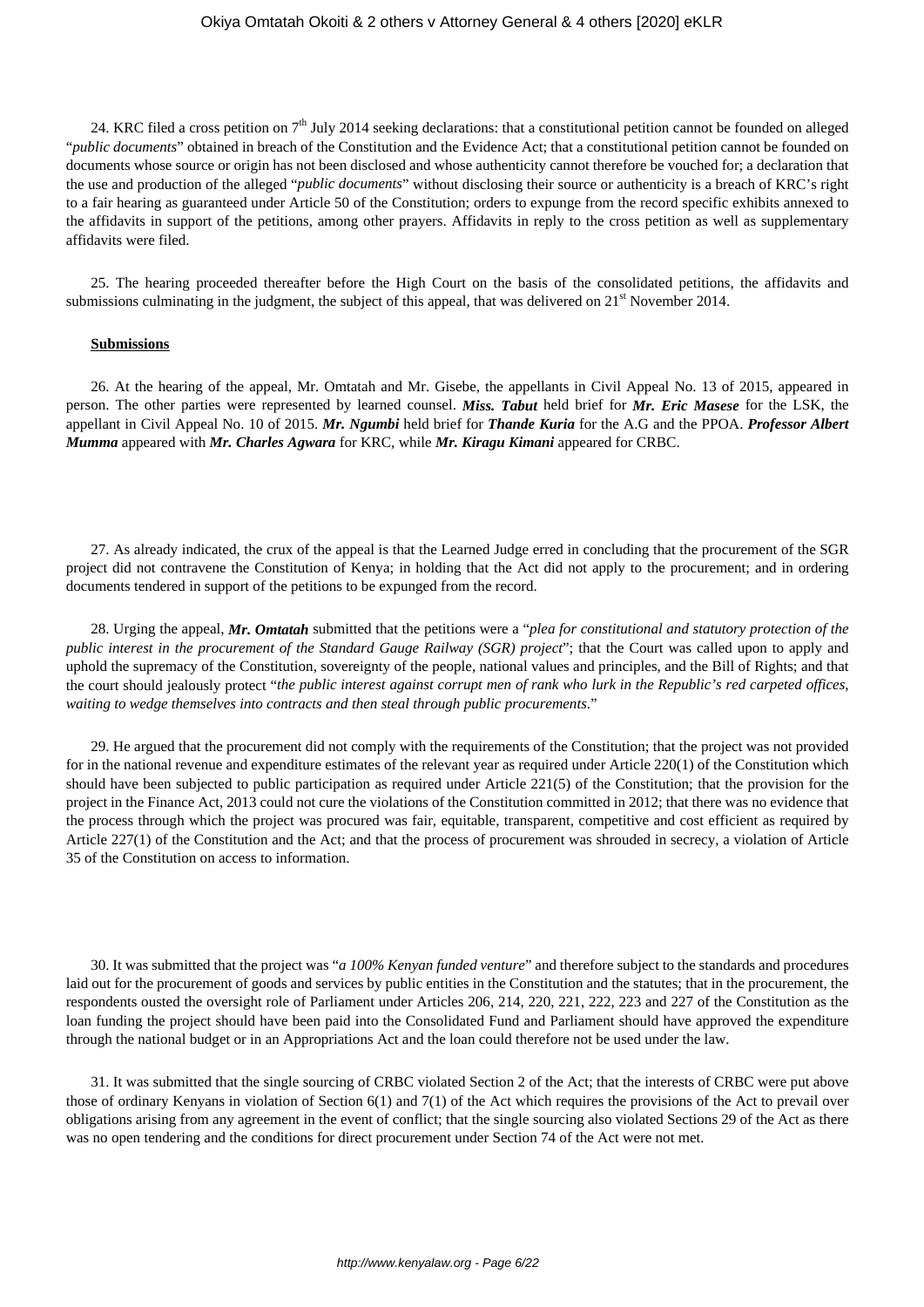32. It was submitted that the argument by KRC that the contract was exempt under Section 6(1) of the Act did hold as that section "*applies to give exemptions only when there is a signed negotiated agreement*"; that under that provision, any expenditure/procurement "*can only commence after the signing of the agreement, the SGR project is not covered as its financing agreement was signed on May 11, 2014*"; that the procurement of the project purportedly executed under that provision "*before the signing of the finance agreement is null and void*"; that in order for Section 6 of the Act to apply, the financing or loan agreement that ousts the Act should be in place prior to the procurement; that such agreement is a condition precedent to the procurement because it is the terms and conditions of the signed agreement that will apply in the procurement process; that in this case there was no agreement or negotiated loan or grant between the Government of Kenya and the Government of China or Exim Bank when the contract for the construction of the SGR was entered into in 2012; and that the financing agreement which would have triggered the procurement under Section 6(1) of the Act was signed between the Government of Kenya and Exim Bank on 11<sup>th</sup> May 2014 "*long after the contract had illegally been entered into*.". Furthermore, it was argued, Section 6 of the Act does not apply where, as here, the Government of Kenya contributes its own resources to the procurement.

33. It was argued that Sections 6, 15, 17 and 25 of the Public Finance Management Act were violated in that Parliamentary approval was not sought through the budget process; and that Sections 10, 11, 12 of the Public Officer Ethics Act which requires all public officers to respect the rule of law were also violated. It was contended that the respondents did not put in place measures to ensure value for money in undertaking the project; failed to consider the financial capacity of CRBC and failed to guard against conflict of interest; failed to undertake an independent feasibility study; failed to establish the project's market value through competitive bidding; that the 1<sup>st</sup>, 2<sup>nd</sup> and 3rd respondents committed outright fraud in the procurement by awarding the contract to CRBC at highly inflated cost; and failed to procure locomotives and rolling stock directly from equipment manufacturers. It was urged that there was no regard to environmental considerations and the contract was entered into before an environment impact assessment was released.

34. Regarding the complaint that the learned Judge erred in expunging from the record, the documents that had been presented by the appellants as evidence in support of the petitions, Omtatah argued that in addition to failing to heed Article 35 of the Constitution which recognizes that every citizen has the right of access to information held by the State, the learned Judge failed to appreciate that the documents in question had been tabled before Parliamentary Committees that were investigating the project and were not confidential; that the annexures expunged included a report of Parliament which is part of public record; that bearing in mind that the citizen is the highest authority, as all sovereign power belongs to the people in accordance with Article 1 of the Constitution, the learned Judge was wrong in stating that information could not be received from whistleblowers.

35. It was urged that the learned Judge misconstrued Article 50(4) of the Constitution and the Evidence Act and wrongly excluded the impugned documents; that all the documents tendered in evidence were public documents and that the appellants have a right to oversight the operations of public entities such as the  $1<sup>st</sup>$ ,  $2<sup>nd</sup>$  and  $3<sup>rd</sup>$  respondents; and that the appellants were not under a duty to disclose the individual identities of the whistle blowers who supplied the documents.

36. *Miss. Tobit* for the LSK identified fully with the arguments made by Mr. Omtatah. She submitted that the procurement violated the provisions of the Constitution; and that there was no open tender by KRC inviting bids for the supply of the goods and services as required under Article 227 of the Constitution; and that the principles of public finance under Article 201 of the Constitution were not heeded. The decisions of the High Court in *Kenya Transport Association vs. Municipal Council of Mombasa & anor* and that of *Erick Okeyo vs. The County Government of Kisumu, Kisumu H. C. Petion No. 1 "A" of 2014* and the decision of the Supreme Court of South Africa in *Millennium Waste Management (PTY) Limited vs. The Chairperson of the* **Tender Board, Limpopo Province and 2 others** were cited for the argument that the procurement in this case was not done in a fair, equitable, transparent, competitive and cost-effective manner as demanded by Article 227 of the Constitution.

37. It was submitted that the unconstitutional and illegal procurement cannot be defended by a twisted interpretation of Section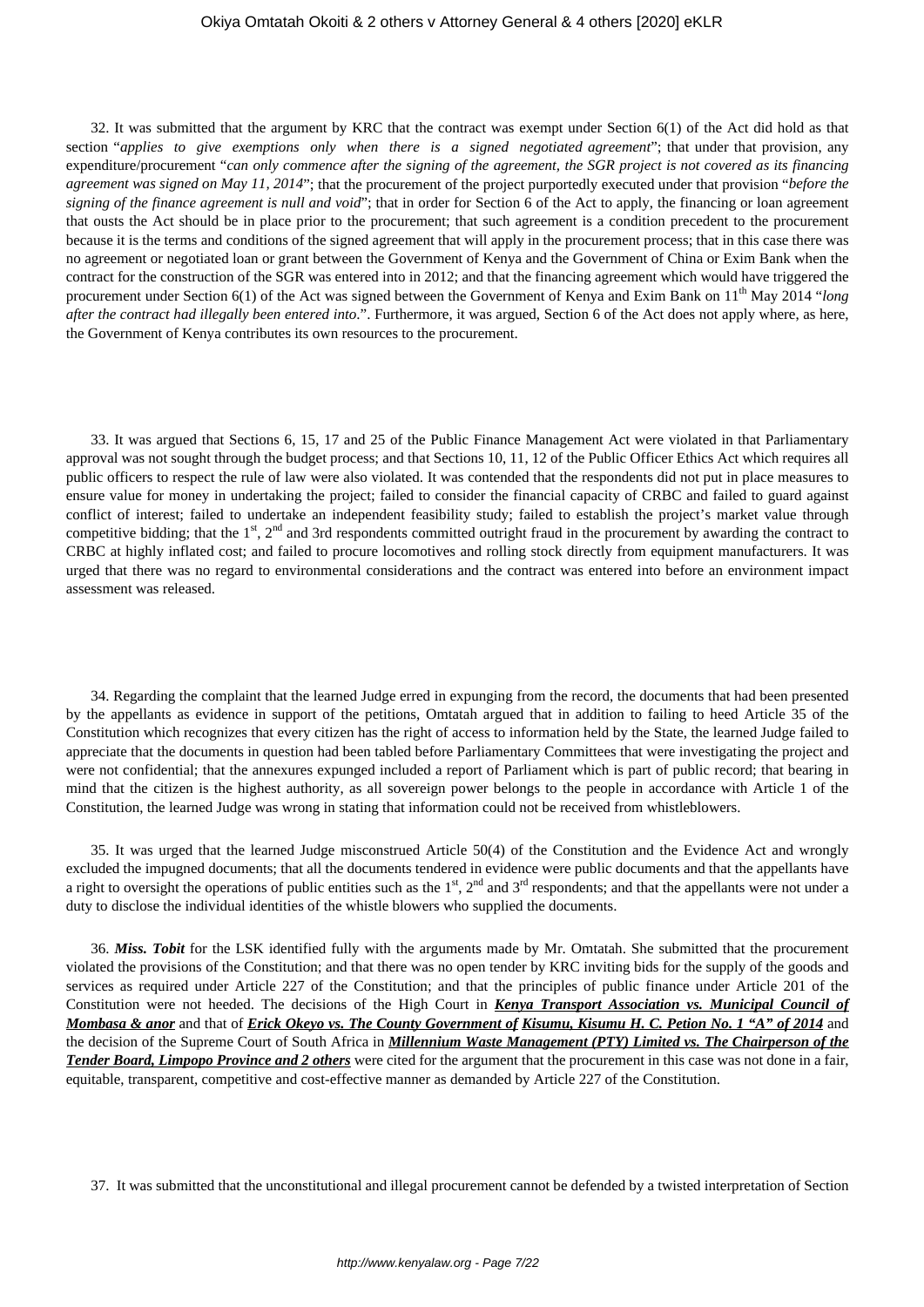6(1) of the Act; that it was conceded by the AG in an opinion given in the matter that "*government to government*" agreement is not a method of procurement and Article 227 must be observed; that in light of that concession, and on the strength of the decision in *Creaw & others vs. AG, Nairobi, H.C. P No. 16 of 2011*, it must be accepted that the procurement did not comply with the law.

38. It was also submitted that in addition, Article 42 of the Constitution on the right of every person to a clean and healthy environment, as well as the Environment Management and Coordination Act were violated in that an environment impact assessment was not undertaken; that the SGR runs through a national park with irreversible and irreparable adverse environmental impact in the same way the East African Court of Justice concluded in the case of *African Network for Animal Welfare vs. The Attorney General of United Republic of Tanzania* and should have been stopped.

39. It was urged that under Section 29 of the Act, there are two alternative tendering processes which were not met; that under Section 89 of the Act, CRBC was not eligible and was precluded from entering into the contract for the construction of the SGR having undertaken the feasibility study.

40. Counsel also faulted the High Court for expunging documents tendered as evidence; that in so ordering, the court violated the appellants' right to access to information under Article 35 of the Constitution; that it was not demonstrated that the documents were false and no witnesses were called to denounce them. Counsel urged the Court to allow the appeals and set aside the judgment of the High Court.

41. Opposing the appeals *Mr. Ngumbi* for the AG and the PPOA submitted that the appeals have been overtaken by events; that as the project has long been completed and commissioned the appeal is moot and an academic exercise; and that what is done cannot be undone.

42. It was submitted that neither the Constitution nor the Act were violated in the procurement; that the appellants did not demonstrate any breaches of the Constitution; that the learned Judge correctly found that Parliament played its role in consideration of the project and enacted provisions for a railway development levy through the Finance Act; and that the claims of alleged violations of the Constitution were not given or particularized. The case of *Anarita Karimi Njeru vs. Attorney General (1979) KLR 154* and that of *Trusted Society of Human Rights Alliance vs AG and 2 others [2012] eKLR* were cited.

43. It was urged that the learned Judge correctly held that the Act was not applicable to the project as it was funded by the Government of China through Exim Bank; that under Section 6(1) thereof, contracts involving negotiated grants or loans were excepted from the Act. It was urged that the appellants failed to show how the project would adversely affect the environment; that an environmental impact assessment of the project was indeed undertaken; a feasibility study was done; and the National Environment and Management Authority (NEMA) issued a licence; that the study of the project was published in the Kenya Gazette and members of the public invited to make representation or lodge complaints within 60 days but the appellants did not avail themselves of that opportunity; that if there was any issue with that licence then NEMA's decision to issue the license should have been challenged as there is a clear procedure under the Environment Management and Coordination Act for seeking redress. In that regard the case of *Speaker of The National Assembly vs Karume, Civil Appl. No. Nai. 92 of 1992* for the proposition that where there is a clear procedure prescribed by law for the redress of any particular grievance, such procedure should be strictly followed

44. On the expunged documents, counsel supported the decision by the learned Judge arguing that the same had been illegally obtained and some of the documents were privileged and confidential and could only have been obtained through complicity of public servants acting in breach of the Public Officers Ethics Act; and that illegally obtained documents could not form the basis of the petitions. In that regard, reference was made to the High Court decision in *Baseline Architects Limited & 2 others vs National Hospital Insurance Fund Board Management [2008] eKLR* and the Industrial court decision in *Leland I. Selano vs.*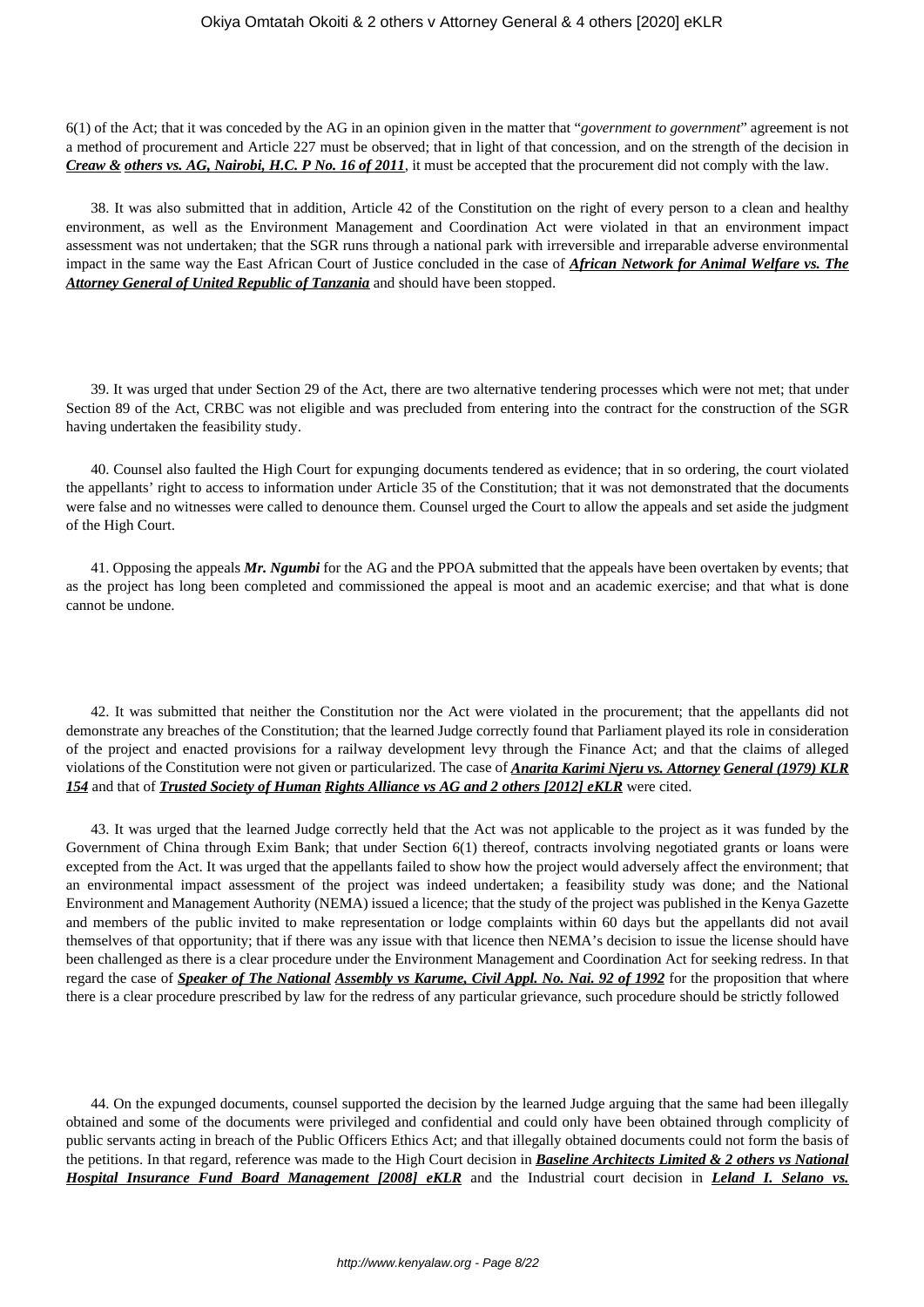*Intercontinental Hotel [2013] eKLR*. It was submitted that there is a clear procedure for accessing public documents and the appellants did not follow such procedure. A decision of the Supreme Court of Appeal of South Africa in *The Cape Metropolitan Council vs. Metro Inspection Services Western Cape CC and another, Case No. 10 of 1999(2001) ZASCA 56* was cited.

45. Furthermore, it was argued, it was incumbent upon the deponents of the affidavits in support of the petitions to disclose in their affidavits their sources of information as required under Order 19 rule 3 of the Civil Procedure Rules, and this too, they failed to do.

46. *Professor Mumma* for KRC began by contending that these appeals are a waste of judicial time; that it is common ground that the railway line from Mombasa to Naivasha has since been completed and is fully operational and the appeal is therefore moot and an academic exercise.

47. Turning to the grounds of appeal, he submitted that the learned Judge correctly allowed the cross petition and ordered documents that had been obtained in a clandestine manner and whose source was not disclosed to be expunged; that many of the documents the appellants relied upon were official documents comprising of commercial contracts, letters exchanged between Government officers and diplomatic missions, a draft cabinet memorandum, all of which were not public; that whereas Article 35 of the Constitution gives every citizen a right to access information held by the State, it does not permit "*self-help*" for citizens to obtain official documents from public officers clandestinely; that in order for a court to be satisfied as to the authenticity of documents relied upon, it is important that the procedure for accessing public documents under Section 80 of the Evidence Act is followed; and that to allow for production of clandestinely obtained documents would breed a culture of illegality.

48. As to the contention that the documents were obtained from public spirited and well intentioned "*whistleblowers*", it was submitted that the issue is not the motive with which civil servants may have handed over official documents to the appellants, but rather the breach of the law and breach of the employee's duty to the employer under the Public Officers Ethics Act, 2003 which bars public officers from using information acquired in connection with their duties for personal benefit or for the benefit of others; and that such officers, described by the appellants as whistleblowers, should have provided information to designated enforcement authorities in accordance with the Witness Protection Act.

49. Referring to the English decision in *Robert Technquiz & others vs. Vivian Imerman, Case No. A2/2009/2133 [2010] EWCA Civ. 908*, among others, it was submitted that a petition supported by documents obtained in breach of the law should not be recognized by a court; that the documents in this case were procured in breach of KRC's rights to privacy under Article 31 of the Constitution and the admission of the documents would offend Article 50(4) of the Constitution which provides that evidence obtained in a manner that violates any right or fundamental freedom in the Bill of Rights shall be excluded.

50. Regarding the claims by the appellants that the project should have been halted as it infringes on the appellants' right to clean and healthy environment under Articles 42 and 69 of the Constitution, it was submitted that in compliance with the requirements of the Environmental Management and Coordination Act, 1999, an environmental impact assessment study was undertaken to assess the project from the perspective of environmental impact and sustainability and what was questioned was the adequacy of the report; and that National Environment and Management Authority (NEMA) approved the project after conducting public hearings in all counties where the railway was to run through.

51. As to the contention that Article 227 of the Constitution, the Act, and the Public Finance Management Act were breached, it was submitted that Article 227 of the Constitution does not, itself, provide the complete framework to govern procurements; that implementing legislation is envisaged; that competition is only one of many factors; that the Act provides for several methods of procurement, including procurements in instances of negotiated grants or loans under Section 6(1), as in the present case, and the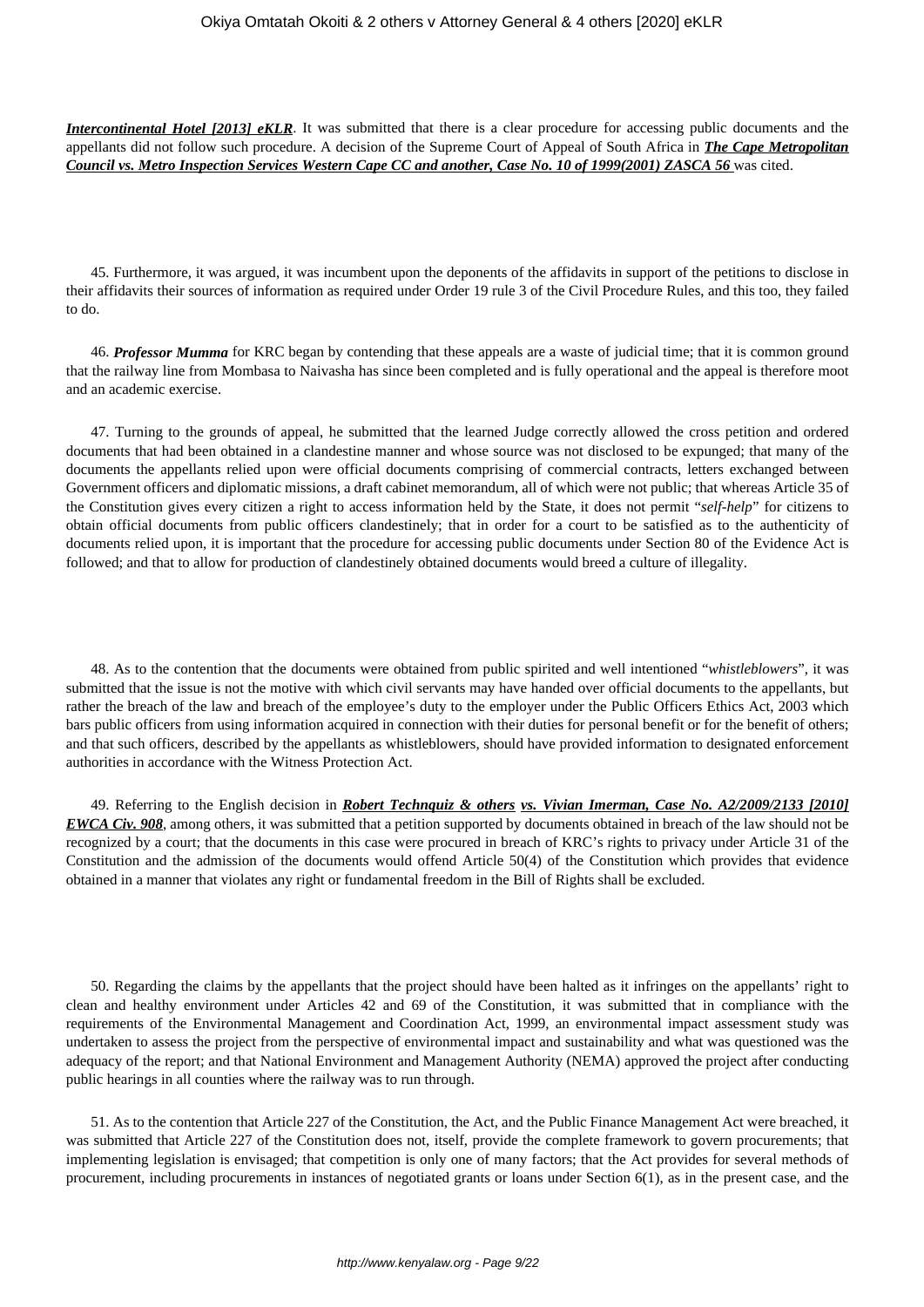learned Judge was right in holding that the project was lawfully procured. It was submitted that the project was deliberated upon by the National Assembly following which the Customs and Excise Act was amended through the Finance Act, 2013 by making provision for Railway Development Levy to fund the construction of the SGR.

52. Counsel argued that although the appellants alleged breaches of constitutional provisions and fundamental rights, they did not demonstrate in what way the alleged breaches were committed; that the issues the appellants raised could have been adequately addressed by pursuing remedies provided in legislation; that there were parallel investigations in connection with the project by Parliament and the Ethics and Anti-Corruption Commission (EACC) to which the appellants should have availed themselves, and the court was right in taking the view that it should defer to those institutions. Reference was made to the High Court case of *Stephen Nyarangi Onsomu & another vs. George Magoha & 7 others [2014] eKLR* in which the decision of *Harrikisson vs. Attorney General of Trinidad and Tobago [1980] AC 265* was cited for the proposition that constitutional petitions should not be used as a substitute for normal procedures for invoking judicial control of administrative action.

53. *Mr. Kiragu Kimani* for CRBC also submitted that to the extent that the appellants' petitions attacked the process and award of the contract for construction of the SGR, the appeal is moot as the project has long since been completed and commissioned.

54. On the grounds of appeal, Mr. Kimani submitted that although the appellant alleged violations of the Constitution and the law in their respective petitions, there was no evidence to support those claims. That contrary to claims that Articles 42 and 69(1) of the Constitution were breached, an environmental impact assessment was indeed conducted before the commencement of the project and the report in that regard produced before the High Court.

55. Counsel submitted that under Article 227(2) of the Constitution, Parliament is mandated to enact legislation to provide a framework within which policies relating to procurement and asset disposal shall be implemented; that the relevant legislation in that regard is the Act; that under Section 6 of the Act, Parliament recognized that where a project is financed through negotiated loans or grants conflicts could arise between the conditions of the grant or loan and the provisions of the Act; that the terms and conditions of financing in this case between the Government of China and the Government of Kenya made it a condition that the contract be awarded to CRBC in which case Section 6(1) of the Act applies. Reference was made to numerous decisions of the Public Procurement Administrative Review Board, including the case of *Power Technics Ltd vs. Kenya Power & Lighting Company Ltd, App. No. 3 of 2010*, that have given effect to Section 6(1) of the Act by holding that, that provision excluded negotiated grants and loans from the application of the Act.

56. It was submitted that even if the Act was to be applied, Section 87 thereof was not violated as a person who undertakes a feasibility study of a project, with a view to ascertaining viability, can nonetheless be contracted to implement the project if acceptable to the Government; and that an arrangement with a foreign government, as is the case here, is permissible under Section 6 of the Act. In any case, the procurement of the project in this case was not done by way of request for proposals under Section 76 of the Act and consequently Section 87 of the Act is not applicable. Furthermore, the contention that Section 87 was breached should be disregarded as it is not one of the grounds contained in the memorandum of appeal.

57. Regarding the order to expunge documents, Mr. Kimani submitted that the learned Judge was right; that although the right to access information from the State is enshrined in Article 35 of the Constitution, the appellants should have followed the correct procedure and requested for the information and should not be allowed to benefit from an illegality in the manner in which they got the information

58. In reply Omtatah and Gisebe urged that the Constitution is supreme; that although the project may have been completed, it remains open to the Court, under Article 2(4) of the Constitution, to declare that its procurement contravened the Constitution; that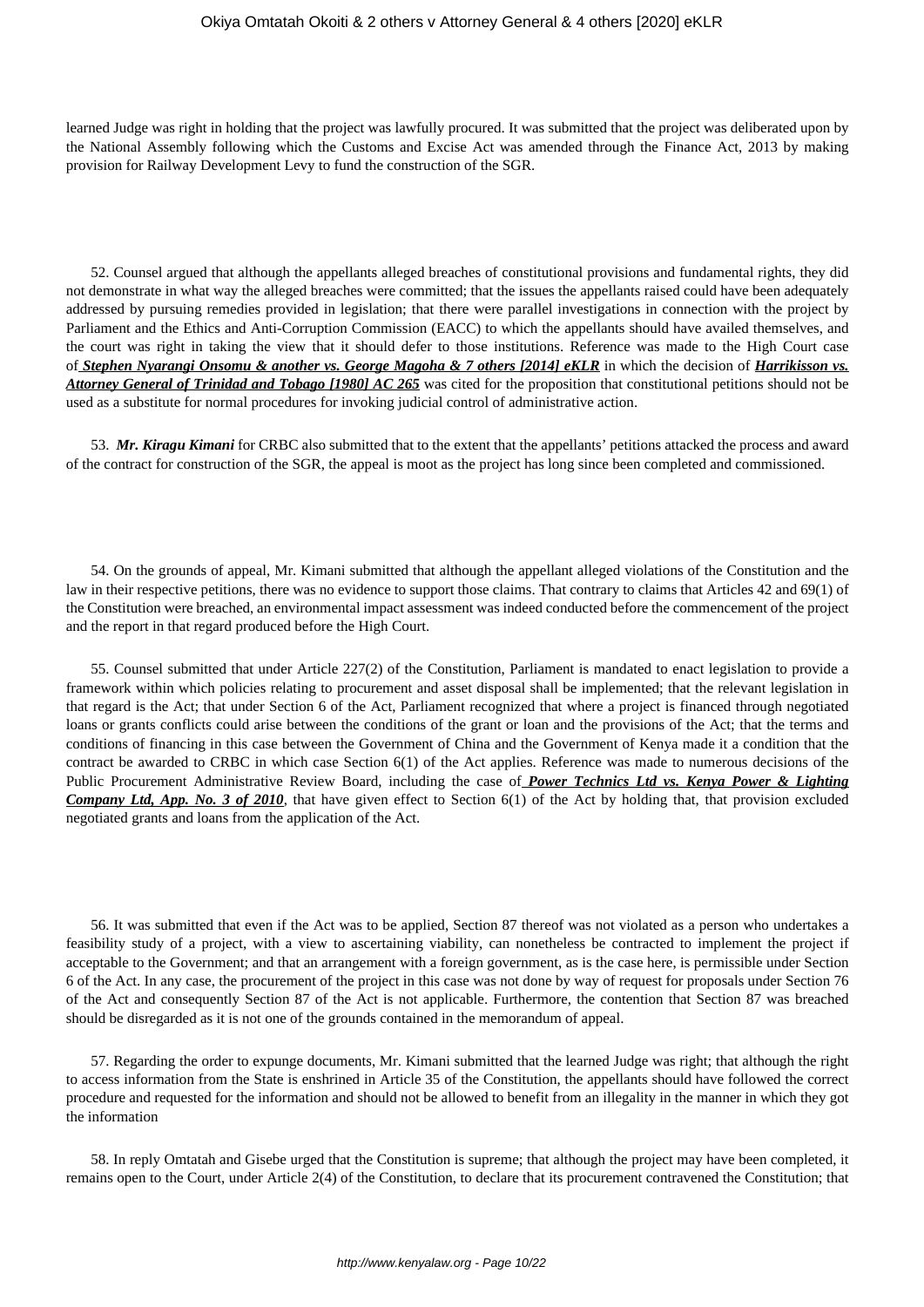even though other organs like the EACC and Parliament may have been investigating the project, the jurisdiction of the court remains intact and cannot be ousted.

#### **Analysis and determination**

59. We have considered the appeals and the submissions. Our mandate on a first appeal as set out in Rule 29(1) of the Court of Appeal Rules requires us to reappraise the evidence and to draw our own conclusions. In *Peters vs. Sunday Post Limited [1958] EA 424*, the predecessor of this Court, the Court of Appeal for Eastern Africa, stated that:

*"Whilst an appellate court has jurisdiction to review the evidence to determine whether the conclusions of the trial judge should stand, this jurisdiction is exercised with caution; if there is no evidence to support a particular conclusion, or if it is shown that the trial judge has failed to appreciate the weight or bearing of circumstances admitted or proved, or has plainly gone wrong, the appellate court will not hesitate so to decide."*

60. This Court is therefore required, as was also stated by the Court in *Selle and another vs. Associated Motor Boat Company Limited & 2 others [1968] EA 123* to "*reconsider the evidence, evaluate it itself and draw its own conclusion"*. With that in mind, the issues for consideration, to restate, are: whether the appeal is moot; whether the learned Judge erred in expunging documents in support of the petitions; whether the learned Judge erred in concluding that the procurement did not contravene the Constitution of Kenya; and whether the learned Judge erred in holding that the Act did not apply to the procurement.

61. On the issue of mootness, it was contended, as already noted, that as the SGR project is substantially completed and commissioned and that it is futile, an academic exercise and waste of judicial resources to pursue this appeal. The appellants on the other hand maintain that notwithstanding the completion and commissioning of the project, it remains open for the court to determine and declare that its procurement violated the Constitution and the law.

62. The objective for which the appellants instituted the petitions are appreciable from the prayers in the petitions. Omtatah and Gisebe prayed for declarations that: there was no valid contract between the KRC and CRBC; that the  $1<sup>st</sup>$  to  $3<sup>rd</sup>$  respondents failed to safeguard public interest and common good in failing to ensure the procurement accorded with the law; that the Government should not conduct business with CRBC; that the railway should be procured through competitive bidding; orders of injunction to restrain the 1<sup>st</sup> to 3<sup>rd</sup> respondents from transacting with or continuing with the contract with CRBC; mandatory orders to compel the AG to direct the Police to criminally investigate public officers including officials of the  $1<sup>st</sup>$  to  $3<sup>rd</sup>$  respondents who were involved in the fraudulent procurement process as well as officers of CRBC.

63. The LSK on its part, sought declarations that KRC as a procuring entity is subject to Articles 10, 42, 69, 70 201 and 227 of the Constitution; that the award of the contract for the supply and installation of facilities and diesel powered engines which are outdated and pollute the environment violates Articles 42 and 69 of the Constitution; that the award of the contract for the supply and installation of facilities, locomotives and rolling stock for the Mombasa Nairobi standard gauge railway by KRC to CRBC violates Articles 10, 201 and 207 of the Constitution; that the purported '*christening*' of the contract as a government to government contract is unlawful; and an order of Certiorari to quash the award of the contract.

64. In **Black's Law Dictionary**, 8th edition, a *"moot case"* is defined as "*a matter in which a controversy no longer exists; a case that presents only an abstract question that does not arise from existing facts or rights*", and as a verb, as meaning "*to render a question as of no practical significance*".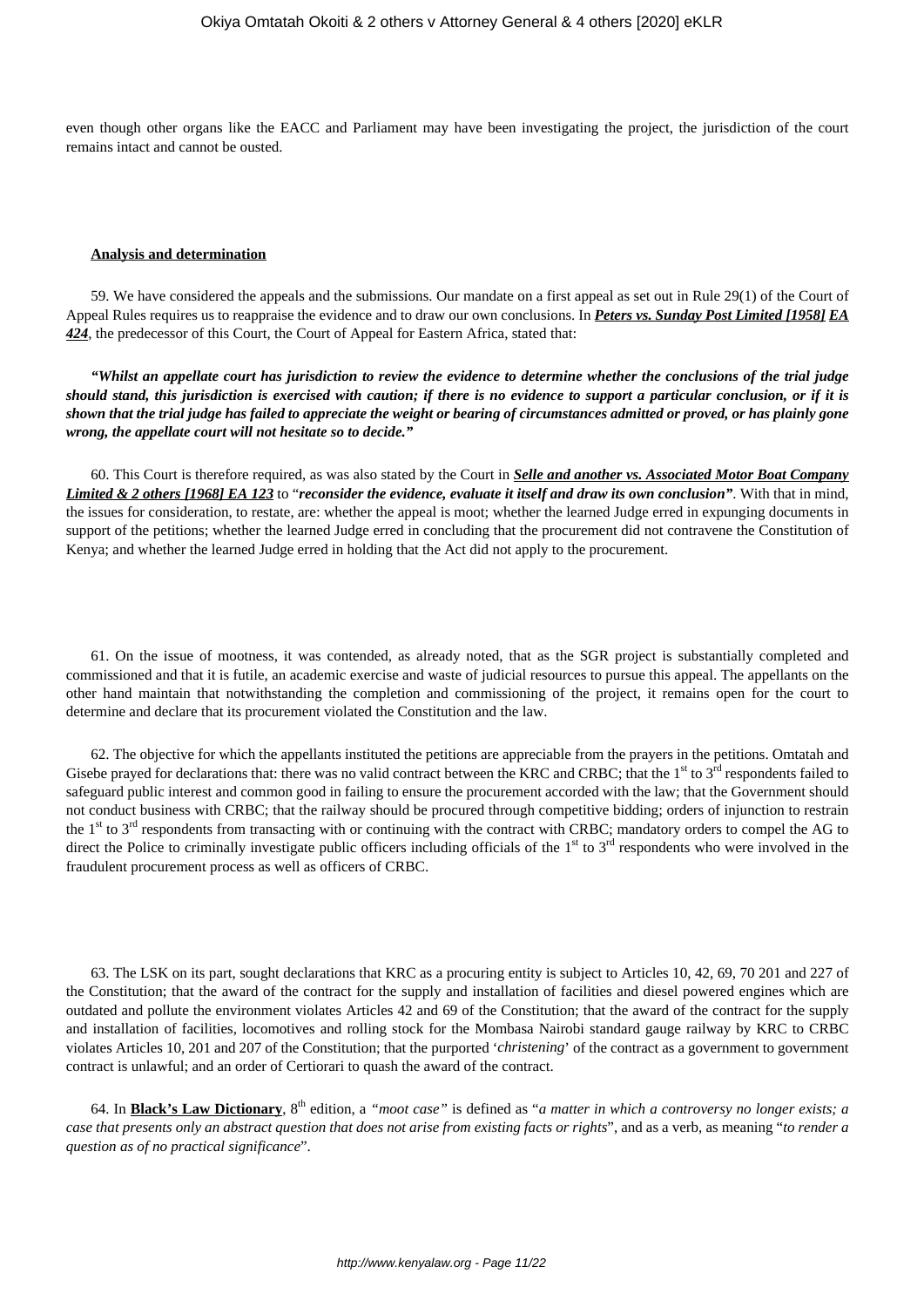65. In *Daniel Kaminja & 3 others (Suing as Westland Environmental Caretaker Group) vs. County Government of Nairobi [2019] eKLR*, *Mativo, J*. stated that:

**"***A matter is moot if further legal proceedings with regard to it can have no effect, or events have placed it beyond the reach of the law. Thereby the matter has been deprived of practical significance or rendered purely academic. Mootness arises when there is no longer an actual controversy between the parties to a court case, and any ruling by the court would have no actual, practical impact***."**

#### And that,

*"No court of law will knowingly act in vain. The general attitude of courts of law is that they are loathe in making pronouncements on academic or hypothetical issues as it does not serve any useful purpose. A suit is academic where it is merely theoretical, makes empty sound and of no practical utilitarian value to the plaintiff even if judgment is given in his favour. A suit is academic if it is not related to practical situations of human nature and humanity."*

66. In *National Assembly of Kenya & another vs. Institute for Social Accountability & 6 others [2017] eKLR*, this Court characterized the doctrine of *'mootness'* as complex; it cautioned that the doctrine should not be applied mechanistically in every factual situation; and that there is no sharp distinction between moot and live controversies. The Court expressed that the doctrine of mootness is not a magic formula that can automatically dissuade the court in resolving a case; and that the court will decide cases, otherwise moot, for example, if there is a grave violation of the Constitution. The Court concluded:

**"…** *it is clear that the mootness doctrine, is not an abstract doctrine. Rather, it is a functional doctrine founded mainly on principles of judicial economy and functional competence of the courts and the integrity of the judicial system. In the application of the doctrine to the wide ranging and varying factual situations, the court will inevitably consider the extent to which the doctrine advances the underlying principles, the certainty and development of the law particularly the Constitution law and the public interest***."**

67. Given those parameters, is this appeal moot" It is common knowledge that the Mombasa-Naivasha segment of the SGR project is built and completed. Undoubtedly, some of the reliefs that the appellants sought before the High Court are no longer available as the contract has been executed. At the time the petitions were presented, construction was yet to commence. That is the reason the appellants presented applications for interim conservatory orders contemporaneously with the petitions in the hope that construction would have been stopped. However, the parties opted to forego the applications for interim conservatory orders and to focus on hearing the substantive petitions. In doing so, the parties were alive to the fact that execution of the contract would have an impact on the petitions. Indeed, on 1<sup>st</sup> July 2014, when taking directions before the learned Judge for the substantive hearing of the petitions, Omtatah is recorded as having expressed his apprehension that delay in the disposal of the matter would render the litigation futile. In his words, "*…the situation should be arrested and stop the construction. The ground is shifting and we have spent 150 days without any progress. The cost of mobilizing construction is huge and I do not want to litigate in vain*."

68. In our view, while the reliefs in the nature of orders of injunctions to restrain the implementation of the impugned contract or to quash the award of the contract are no longer within reach, the issues relating to the constitutionality of the procurement; the interpretation and applicability of Section 6 of the Act; and the question whether annexures to the petitions were properly expunged, remain for consideration by this Court. Being of that view, we will first consider the question whether the learned Judge erred in expunging documents tendered in support of the petitions.

69. In its cross petition dated  $4<sup>th</sup>$  July 2014, KRC averred that the documents the appellants sought to rely upon in support of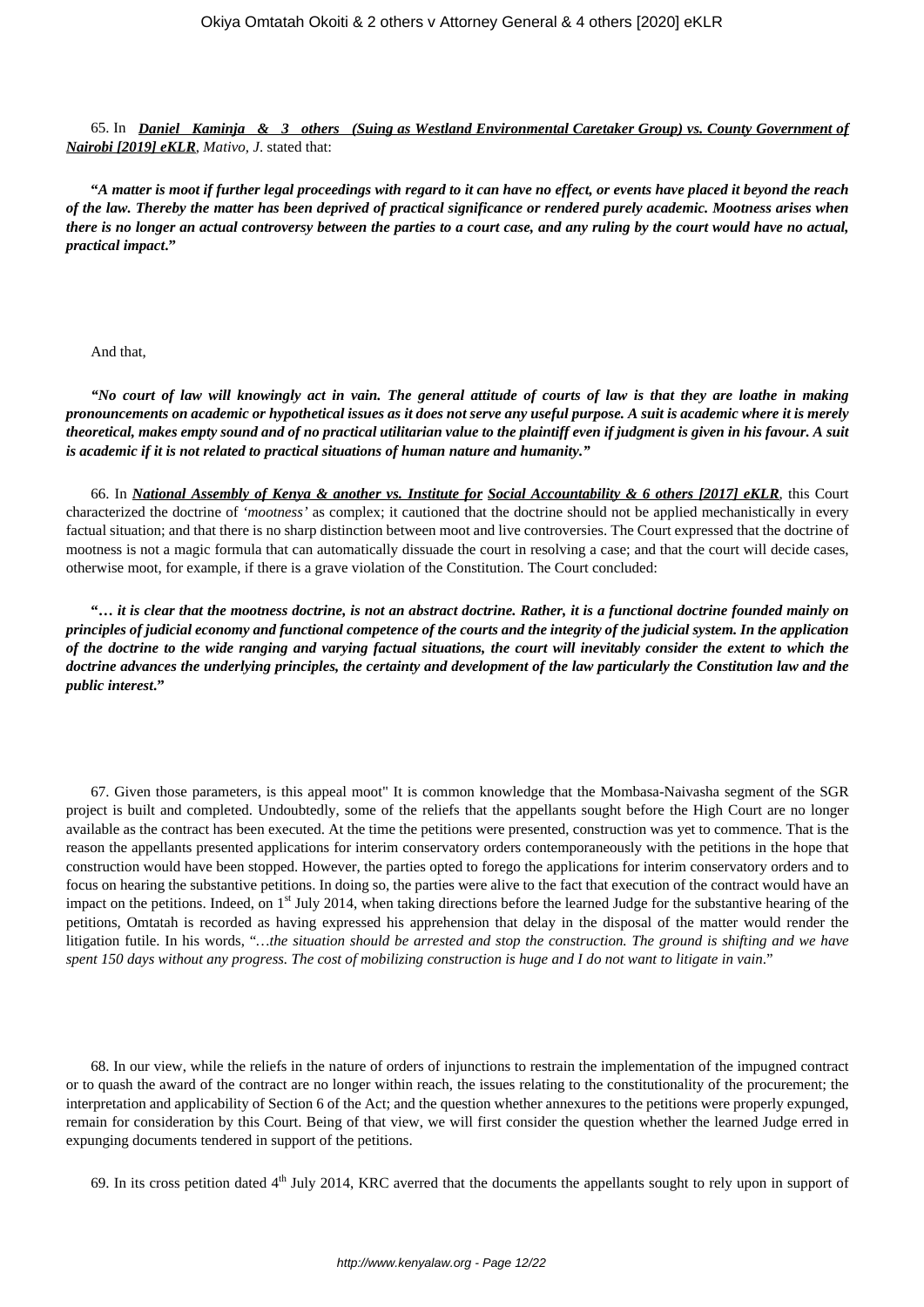their petitions "*are illegally obtained documents whose origin, source, legitimacy and/or authenticity has not been disclosed and/or explained by the deponents and as such cannot be relied upon*" by the court; that "*the said documents are produced…contrary to the express requirements of Article 31 and 35 of the Constitution and Section 80 of the Evidence Act, cap 80 of the Laws of Kenya and ought to be expunged from the records*." KRC contended that reliance on the said documents violated its constitutional rights to fair administrative action and fair hearing.

70. In a replying affidavit to the cross petition, *Apollo Mboya* deposed that "*all the documents that the Law Society of Kenya has relied on have been lawfully obtained*" and that the same were submitted to the LSK "*by conscientious citizens in lawful possession of the said documents*."; that KRC had not shown that the documents were false or called the makers to denounce or repudiate them; that no criminal proceedings had been commenced by the makers of the documents alleging theft of the documents; that citizens have rights of access to information under Article 35 of the Constitution and all state organs are enjoined to be transparent and accountable and the prayer to expunge the documents was a smoke screen to distract the court from addressing the real controversy.

71. In his replying affidavit to the cross petition, Omtatah deponed that there was no basis for the contention that the documents were illegally obtained as no complaints had been made to law enforcement agencies that the documents were sourced in breach of the law; that the burden lay with KRC to demonstrate that the documents were illegally obtained; that the documents were in wide circulation before the appellants received them from whistle blowers and "*the decision to protect whistleblowers cannot be and is not fatal to the petition*" and that no reason was given by KRC "*why the whistleblower evidence herein should not be admitted*."; that having regard to the public interest involved, the court should have exercised its discretion and admitted the documents; that as stated by Justice Crompton in *R vs. Leatham (1861) 8 Cox CCC 498*,

"*it matters not how you get it, if you steal it even, it would be admissible in evidence."*; provided the evidence is relevant, it is admissible; that the documents were readily available as they were presented during the proceedings of the Committees of Parliament which were open to the public.

72. In allowing the cross petition and ordering the documents to be expunged, the learned Judge expressed that if litigants choose to use clandestine means to procure information, such actions would heavily compromise the need for Article 35 of the Constitution and would violate the other parties' fundamental right to privacy under Article 31 of the Constitution; that had the appellants followed lawful channels and procedures available in law in obtaining the information, the question of violation of the respondents' right to privacy would not have arisen. The learned Judge went on to say that the procedure for introducing public documents into court as evidence under Section 80 of the Evidence Act guarantees the authenticity and integrity of documents relied upon in the court; and further that the documents in question did not meet the criteria of admissibility set in Section 35 of the Evidence Act; that to allow the documents in question to remain on record would be detrimental to the administration of justice; that irrespective of whether the respondents had made a complaint to law enforcement agencies regarding theft of documents, the appellants could not rely on information obtained in unclear circumstances; and that while a citizen is entitled to information held by the State, there is no need or room to use irregular methods in obtaining information.

73.We have considered the rival arguments. This issue brings to the fore the tension between the need for the court to be able to consider and have access to evidence which would enable it to fairly and effectively determine a dispute on the one hand and the need to avoid irregularity or impropriety in the way in which evidence is obtained or secured. In an article titled, *The Court's Discretion to Exclude Evidence in Civil Case and Emerging Implications in the Criminal Sphere* (2016) 28 SAcLJ, Professor Jeffrey Pinsler, SC put it this way: "…*the court must try to give effect to two conflicting public interests: the need for the court to have access to the evidence in the interest of fair and just adjudication and the avoidance of misconduct in the manner of securing evidence. The outcome of the balancing operation depends on the circumstances*."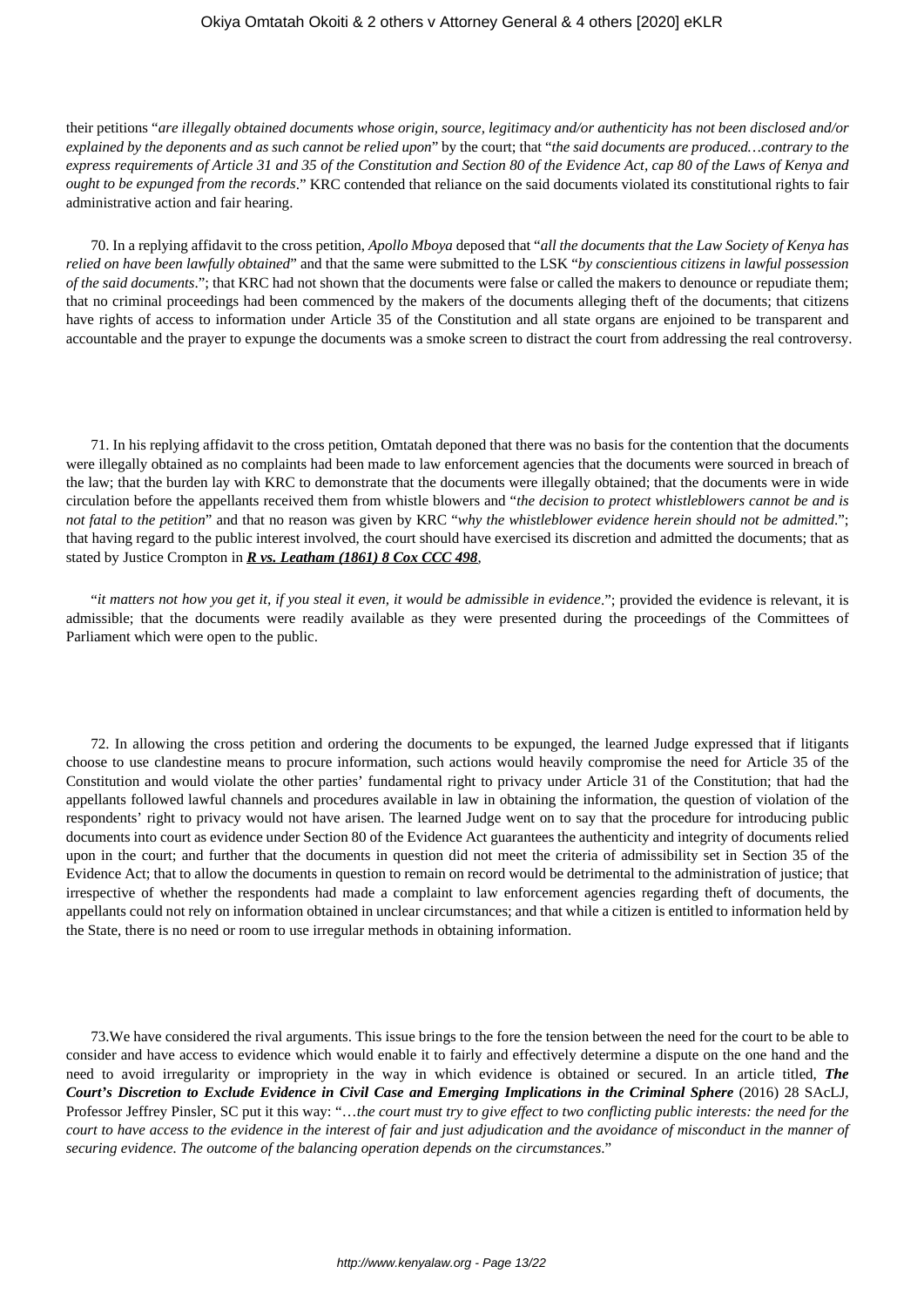74. As noted, the documents that the learned Judge ordered to be expunged from the record were produced as annexures to the affidavits sworn by Omtatah and Apollo Mboya in support of the petitions. Those documents comprised of copies of numerous letters exchanged between the Ministry of Transport and CRBC; correspondence between CRBC and the then Prime Minister's office; memorandum of understanding between Ministry of Transport and CRBC dated  $12<sup>th</sup>$  August 2009; correspondence between the Chinese Embassy and Ministry of Transport; correspondence between the Office of the then Deputy Prime Minister and the Ambassador, Embassy of the People's Republic of China; the feasibility study relating to the project; correspondence between the Ministry of Transport and KRC; correspondence between the Attorney General's Office and the Ministry of Transport; correspondence between KRC and Public Procurement and Oversight Authority; correspondence between KRC and CRBC; correspondence between Public Procurement and Oversight Authority and the Attorney General's office; the commercial contracts between the KRC and CRBC for the construction of the railway and for supply and installation of facilities, locomotives and rolling stock; correspondence between the Office of the Deputy President and the Attorney General's Office and cabinet memorandum.

75. The sources of those documents were not disclosed in those affidavits and neither were such of those documents that consisted of public documents, certified. It was upon the filing of the cross petition seeking orders for those documents to be expunged that the appellants disclosed that the documents were supplied by "*conscientious citizens*" and "*whistleblowers*".

76. Part IV of the Evidence Act deals with public documents which are defined under Section 79(1)(a)(iii) to include documents forming the acts or records of acts of public officers. For purposes of authenticity, Section 80 of the Evidence Act, provides that every public officer having custody of a public document which any person has a right to inspect shall give the person on demand a copy of it on payment of the legal fees therefor, together with a certificate written at the foot of such copy that it is a true copy of such document or part thereof, as the case may be, and such certificate shall be dated and subscribed by such officer with his name and his official title, and shall be sealed whenever such officer is authorized by law to make use of a seal, and such copies so certified shall be called certified copies. Section 80(2) of the Evidence Act provides that any officer who by ordinary course of official duty is authorized to deliver copies of public documents shall be deemed to have custody of such documents within the meaning of that section. Section 81 of the Evidence Act on proof of certified copies provides that certified copies of public documents may be produced in proof of the contents of the documents or part of the documents of which they purport to be copies.

77. The issue of admissibility of illegally acquired evidence was considered by the Court in the case of *Nicholas Randa Owano Ombija vs. Judges and Magistrates Vetting Board [2015] eKLR* where the Court had this to say:

**"***What does the law state regarding illegally obtained evidence" In the case of Karuma, Son of Kaniu vs. The Queen [1955] AC 197 which was an appeal to the Privy Council on a criminal conviction anchored on an illegally procured evidence, the Privy Council held that "the test to be applied both in civil and in criminal cases in considering whether evidence is admissible is whether it is relevant to the matters in issue. If it is, it is admissible and the court is not concerned with how it was obtained" In that case the Privy Council decision was supported by the decision in Reg. vs. Leatham (1861) 8 Cox C.C.C 498 which was referred to in the judgment. In Reg. vs. Leatham (supra), it was said "it matters not how you get it if you steal it even, it would be admissible in evidence" In Olmstead vs. United States (1928) 277 US 438 the Supreme Court of the United States of America opined that "the common law did not reject relevant evidence on the ground that it had been obtained illegally." In Helliwell vs. Piggot-Sims [1980] FSR 356 it was held that "so far as civil cases are concerned, it seems to me that the judge has no discretion. The evidence is relevant and admissible. The judge cannot refuse it on the ground that it may have been unlawfully obtained in the beginning."*

*There is no doubt that the documents relating to the appellant's vetting of 10th September 2012 are relevant as his case hinges on them. Common law principles show that evidence, if relevant, is admissible even if it has been illegally obtained. The case of Karume vs. The Queen though a criminal case shows that common law principles developed in criminal law cases apply in civil cases.***"**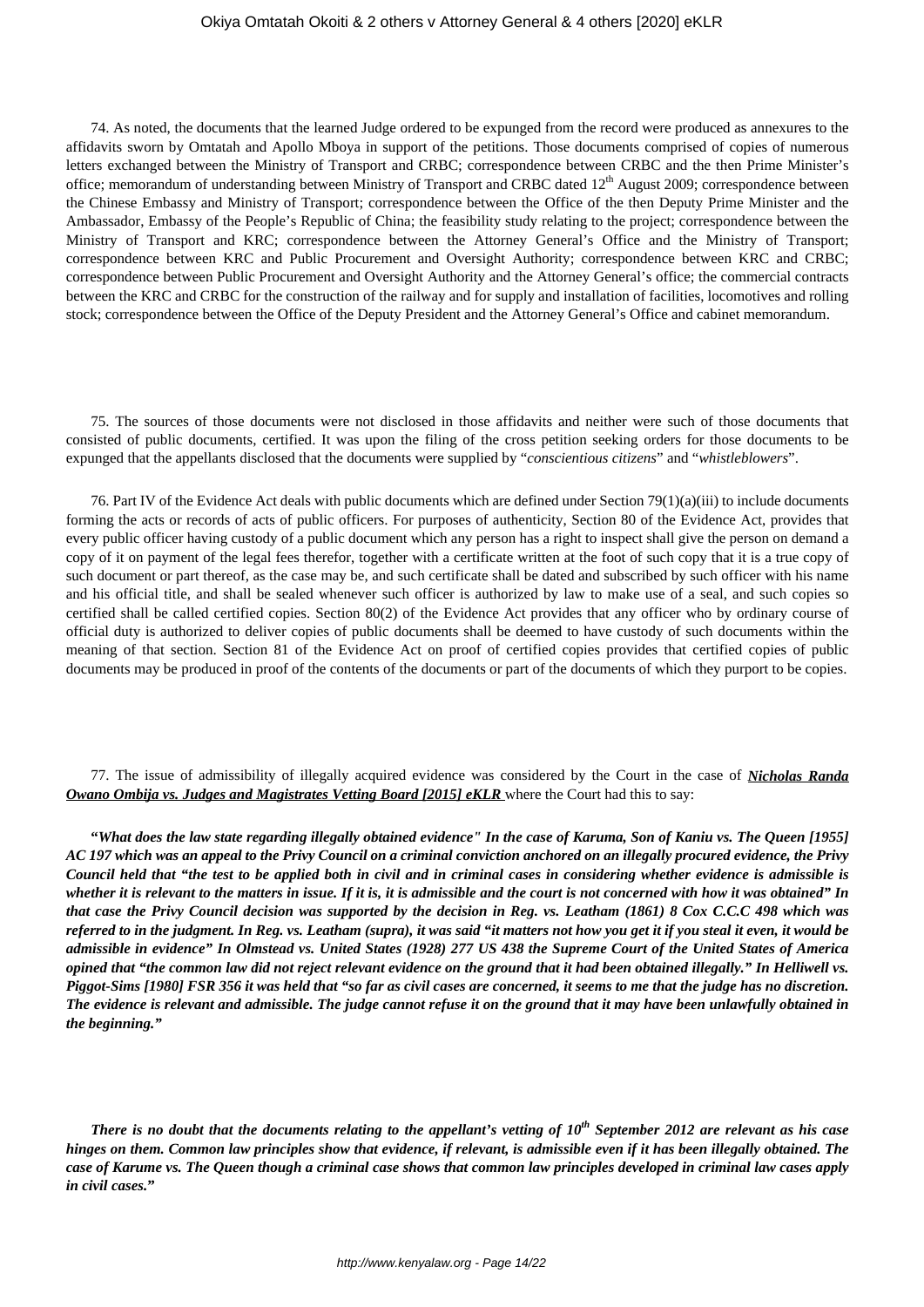78. That decision supports the argument that the overriding consideration when considering whether illegally obtained evidence is admissible is the relevance of such evidence. It has been followed, for example, in *John Muriithi & 8 others vs. Registered Trustees of Sisters of Mercy (Kenya)t/a "The Mater Misericordiae Hospital & another [2018] eKLR* where the ELRC (*Wasilwa, J.*) pronounced that, "*in Kenya, illegally obtained evidence is admissible so long as it is relevant to the fact in issue or its admission would not affect the fairness of the trial*", and after making reference to Article 50(4) of the Constitution concluded, on the facts of that case, that:

**"***In determining whether to allow evidence being sought to be expunged, I am guided by the fact that the primary duty of this Court is to do justice. If justice will be done using available documents and evidence not obtained in breach of the Constitution and the law then this Court would admit such evidence in order to have the right resources before it to enable determination of the issues in a just matter***."**

79. This Court had occasion again to consider the matter of admissibility of illegally obtained evidence in the case of *United Airlines Limited vs. Kenya Commercial Bank Limited [2017] eKLR* where the Court rejected the contention that illegally obtained evidence is admissible in criminal law as long as it was relevant. The Court stated that the Constitution of Kenya 2010 had changed that position and that such evidence is not admissible by dint of Article 50(4) of the Constitution which provides:

**"50 (4)** *Evidence obtained in a manner that violates any right or fundamental freedom in the Bill of Rights shall be excluded if the admission of that evidence would render the trial unfair, or would otherwise be detrimental to the administration of justice…"*

In that case, the Court stated:

*"As submitted by learned counsel for the respondent, illegally obtained evidence was for a long time admissible in criminal law as long as it was relevant (see Kuruma Son of Kaniu vs R [1955] 1 All ER 236. However, the Constitution of Kenya 2010 has now shifted the paradigm and Article 50(4) of the Constitution now disallows such evidence…*

*…the Kuruma case (supra) is therefore no longer good law. This article nonetheless applies to criminal law and not civil law, as it succinctly refers to "trial" as opposed to suit, and also relate to rights of an accused person. Admissibility of documentary evidence is explicitly provided for under the Evidence Act."*

80. The interpretation given by the Court in that case that Article 50(4) of the Constitution applies only to criminal law and not civil law is, with respect, doubtful. Article 50 of the Constitution deals generally with *"fair hearing".* In Article 50(1) for instance, reference is made to "*every person*" as having the right to a fair hearing. This is in contrast to Article 50(2) which is specific "*every accused person*". In our view, under Article 50(4) if a court determines that admission of evidence obtained in a manner that violates any right or fundamental freedom in the Bill of Rights would be detrimental to the administration of justice, the court may reject it irrespective of whether it is in connection with a civil or criminal trial. This view accords, we believe, with the Supreme Court decision in *Njonjo Mue & Another vs. Chairperson of Independent Electoral and Boundaries Commission & 3 Others [2017] eKLR*.

81. In the last-mentioned case, the Supreme Court of Kenya was invited to expunge certain documents in a presidential election petition. In its ruling, from which it is necessary to quote *in extenso,* the apex Court had this to say:

*"Having found that there are procedures provided for under the law through which any person who seeks to access*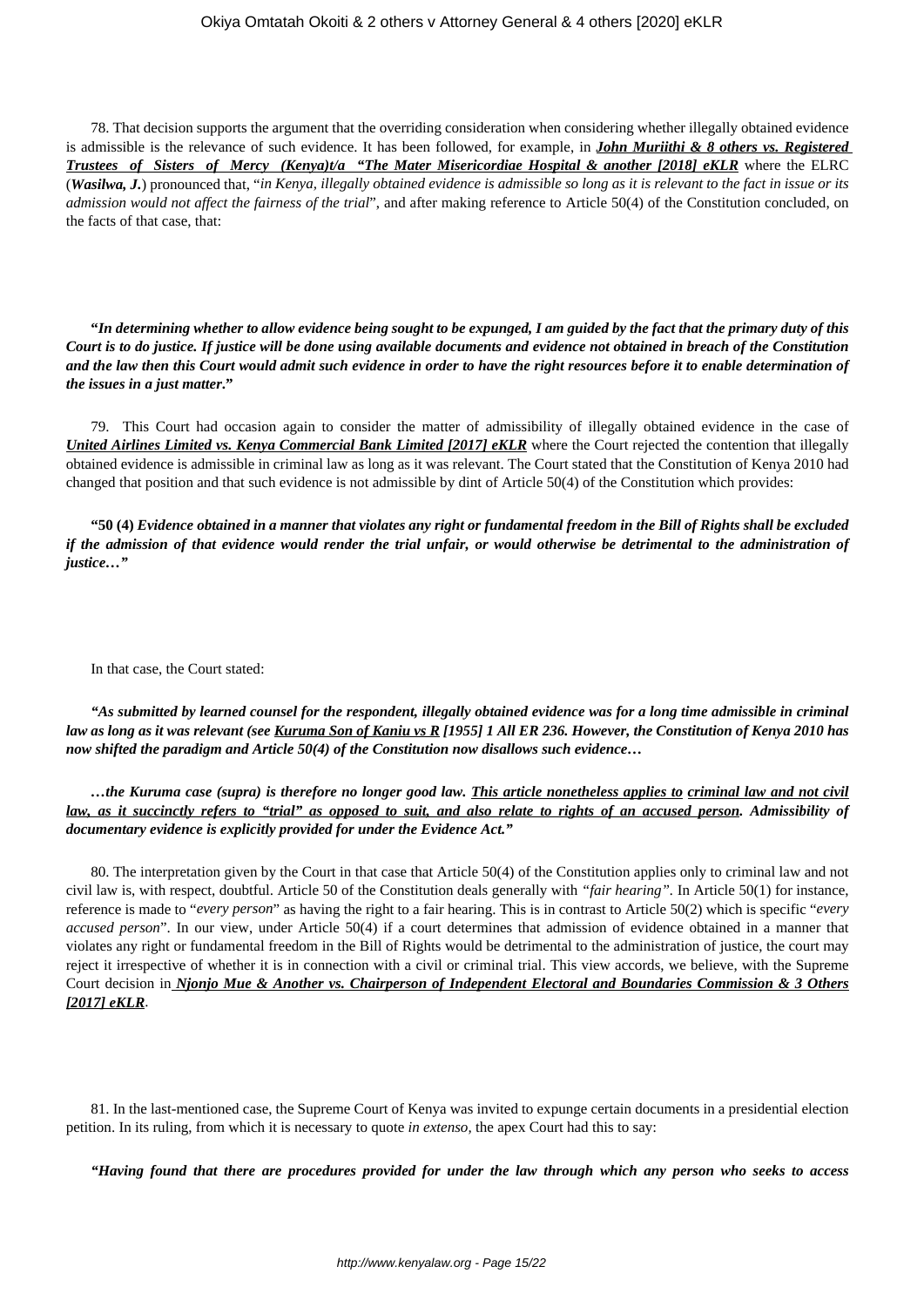*information should follow, the question that follows is; what happens where a person 'unlawfully' or 'improperly' obtains any information held by an entity" Can a court of law admit such evidence…We also recognize that information held by the State or State organs, unless for very exceptional circumstances, ought to be freely shared with the public. However, such information should flow from the custodian of such information to the recipients in a manner recognized under the law without undue restriction to access of any such information… Further, a duty has also been imposed upon the citizen(s) to follow the prescribed procedure whenever they require access to any such information. This duty cannot be abrogated or derogated from, as any such derogation would lead to a breach and/or violation of the fundamental principles of freedom of access to information provided under the Constitution and the constituting provisions of the law. It is a two way channel where the right has to be balanced with the obligation to follow due process…"*

And later in the same case went on to say:

*"The Petitioners, using the above test, do not show how they were able to obtain the internal memos showing communication between employees of the 2nd Respondent. Further, it has been alleged that these memos have only been shown in part, and taken out of context to advance the Petitioners' case against the 1st and 2nd Respondents, and to an extent, the 3rd Respondent. No serious answer has been given to that contention. The use of such information before the Court, accessed without following the requisite procedures, not only renders it inadmissible but also impacts on the probative value of such information. This is the point of divergence between the instant matter, and the case of Nicholas Randa Owano Ombija v. Judges and Magistrates Vetting Board (supra). In the present instance, there has been a clear violation of laid out procedures of law attributable to access of information, and violation of the rights of privacy and protection of property that the 2nd Respondent is guaranteed under the Constitution and Section 27 of the IEBC Act. This is because the limitation imposed by both Article 50(4) and Section 27 aforesaid squarely apply to the matter before us."*

82. Although that decision was rendered in the context of a presidential election petition, it is clear from that decision that by dint of Article 50(4) of the Constitution, the adage, *"it matters not how you get it if you steal it even, it would be admissible in evidence"* is not representative of the state of the law in our legal system, irrespective of whether the dispute is of a criminal or civil nature.

83. We reiterate that the appellants claimed to have been supplied with the contentious documents by "*conscientious citizens*" and "*whistleblowers*". Based on the foregoing, the appellants ought to have requested the concerned Government Departments to supply them with the information they required, and to which they were entitled to receive in accordance with Article 35 of the Constitution. It was not necessary for the appellants to resort to unorthodox or undisclosed means to obtain public documents. If they deemed the documents were relevant (as indeed they were) then, they ought to have invoked the laid down procedure of production of documents.

84. We therefore agree with the learned Judge that it would be detrimental to the administration of justice and against the principle underlying Article 50(4) of the Constitution to in effect countenance illicit actions by admission of irregularly obtained documents. However well intentioned "*conscientious citizens*" or "*whistleblowers*" might be in checking public officers, there can be no justification, as pointed out by the Supreme Court, for not following proper procedures in the procurement of evidence. We do not have any basis for interfering with the decision of the High Court to expunge the documents in question.

85. We will consider the two remaining issues together. These are whether the procurement violated Article 227 of the Constitution and statutory law and whether the procurement in this instance was exempt from the provisions of the Act by reason of Section 6(1) thereof. Article 227 (1) of the Constitution of Kenya provides that: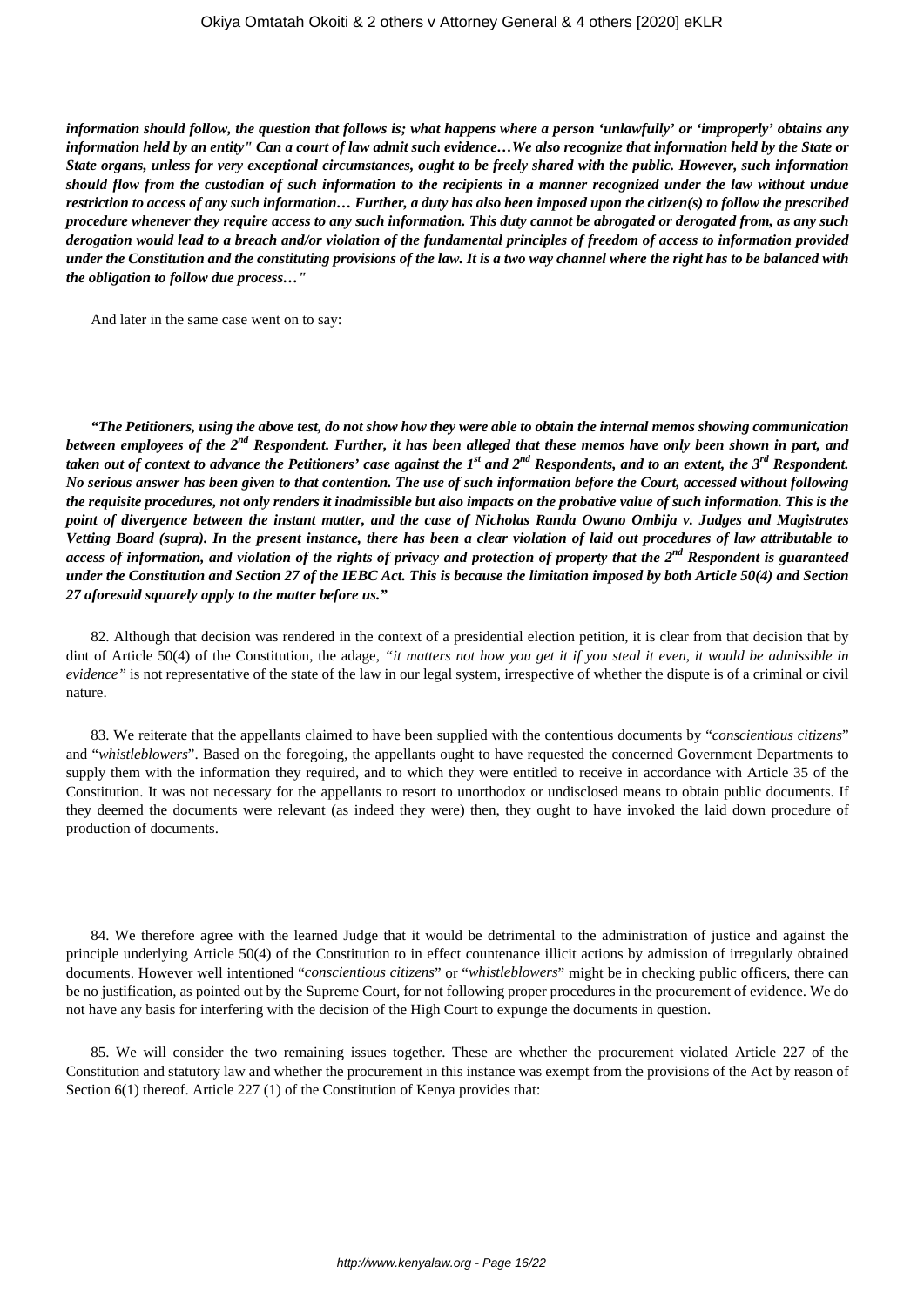*"When a State organ or any other public entity contracts for goods or services, it shall do so in accordance with a system that is fair, equitable, transparent, competitive and cost-effective."*

86. As *Musinga, J.A* observed in the case of *Al Ghurair Printing and Publishing LLC vs. Coalition for Reforms and* **Democracy & 2 others [2017] eKLR** in relation to Article 227:

*"The mode of procurement of public goods and services has thus been given constitutional significance. That demonstrates the importance Kenyans attached to public procurement, perhaps out of the realization that huge amounts of public resources are spent in procuring goods and services."*

87. The rationale behind Article 227 was also captured by the High Court in the case of *Republic vs. Public Procurement Administrative Review Board & another Ex parte SGS Kenya Limited [2017] eKLR* where *Mativo, J*. had this to say:

*"In our society, tendering plays a vital role in the delivery of goods and services. Large sums of public money are poured into the process and public bodies wield massive public power when choosing to award a tender. It is for this reason that the Constitution obliges organs of the state to ensure that a procurement process is fair, equitable, transparent, competitive and costeffective. Where the procurement process is shown not to be so, courts have the power to intervene."*

88. Also, in *Republic vs. Independent Electoral and Boundaries Commission & 3 Others ex parte Coalition for Reform and* **Democracy Misc. Application No 637 of 2016**, the High Court expressed that:

*"Article 227 of the Constitution provided the minimum threshold when it comes to public procurement and asset disposal. Therefore, any procurement, before considering the requirements in any legislation, rules and regulations, had to meet the constitutional threshold of fairness, equity, transparency, competitiveness and cost-effectiveness. Any other stipulation in an enactment or in the tender document could only be secondary to what the Constitution dictated…."*

89. In *Independent Electoral and Boundaries Commission (IEBC) vs. National Super Alliance (NASA) Kenya & 6 others [2017] eKLR* this Court stressed that:

*"…all procurement entities must at all times remain accountable and transparent in their operations and must adhere to the values in Articles 10, 20, 227 and 232 of the Constitution as incorporated in Section 3 of the Public Procurement and Asset Disposal Act."*

90. Article 227 of the Constitution should be interpreted in a manner that promotes its purposes, values and principles as Article 259 demands and also holistically. In *Republic vs. Kenya National Highways Authority and 2 others, Ex Parte Amica Business Solutions Limited [2016] eKLR* this Court stated:

*"The provisions of Articles 10 and 227 of the Constitution are not among those non-derogable rights that cannot be limited. It is our view that they can be interpreted in a purposive manner that would take into account the circumstances and the justice of the case, without necessarily adhering to the textual interpretation. This does not mean that they should be disregarded at will. Far from that, all constitutional safeguards are meant to be observed particularly when they are meant to protect citizens from flagrant excesses by the Executive and those other organs that are charged with the responsibility to offer services to the people."*

91. In the matter of *Kenya National Commission on Human Rights, Supreme Court Advisory Opinion Reference No. 1 of [2012] eKLR* the Supreme Court explained the meaning of a holistic interpretation of the Constitution thus:

**"***It must mean interpreting the Constitution in context. It is contextual analysis of a constitutional provision reading it*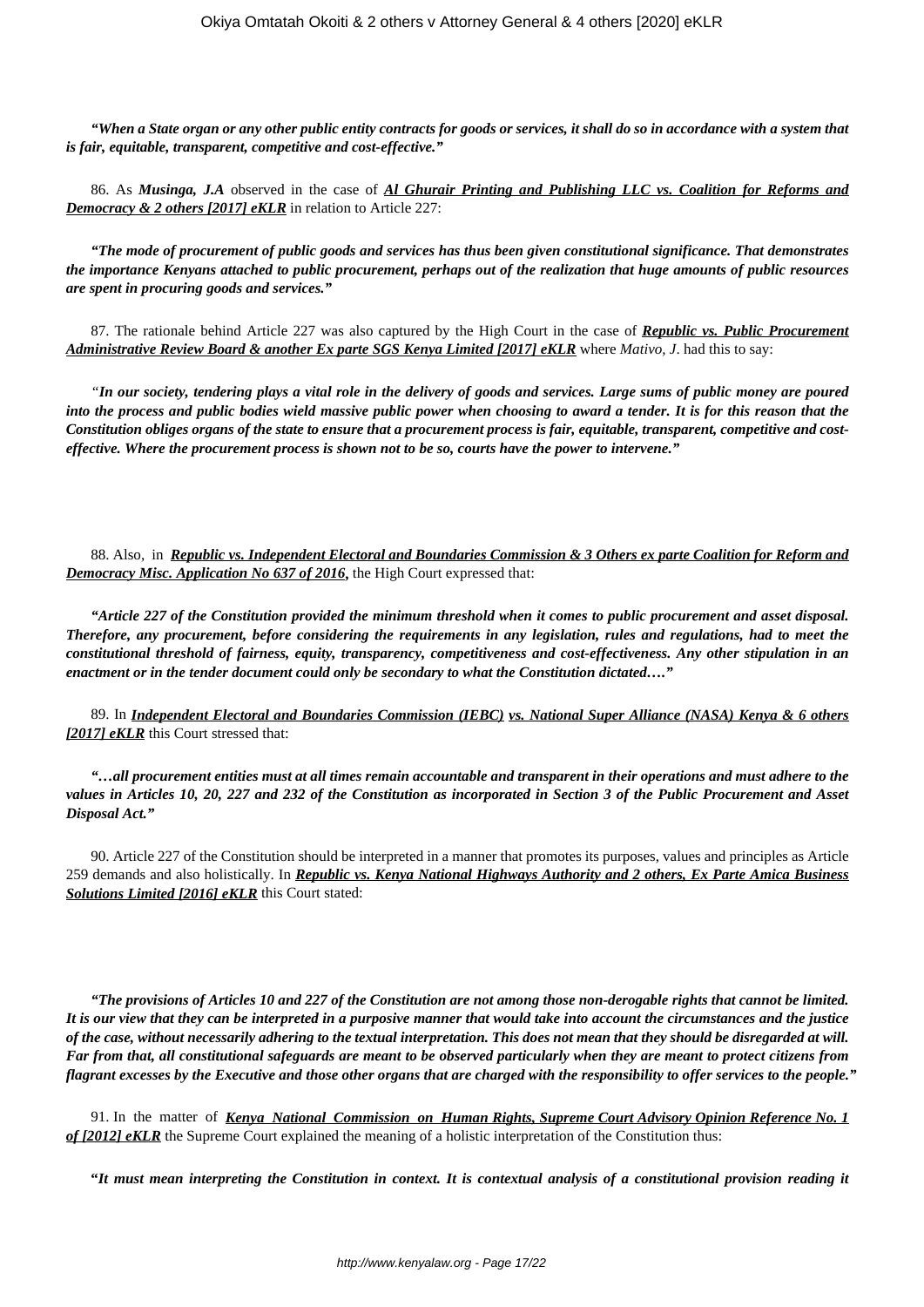### *alongside and against other provisions so as to maintain a rational explication of what the Constitution must be taken to mean in the light of its history, of issues in dispute and of the prevailing circumstances."*

92. Article 227(1) does not stand alone. Article 227 (2) goes on to say:

### *"An Act of Parliament shall prescribe a framework within which policies relating to procurement and asset disposal shall be implemented…."*

93. Under that provision, it was left to Parliament to give effect to the principles in Article 227(1) through enactment of legislation. The statute enacted by Parliament pursuant to that provision is the Public Procurement and Disposal Act, Act No. 33 of 2015 which, in its preamble stipulates that it is "*An Act of Parliament to give effect to Article 227 of the Constitution; to provide procedures for efficient public procurement and for assets disposal by public entities; and for connected purposes*." That Act commenced on  $7<sup>th</sup>$  January 2016, well after the procurement of the SGR had been undertaken. The Act (the Public Procurement and Disposal Act, 2005) which was repealed by Section 182 of the 2015 statute, was therefore the applicable statute by dint of the transitional provisions to the effect that "*procurement proceedings commenced before the commencement date of this Act shall be continued in accordance with the law applicable before the commencement date of this Act*"

94. Although the Act recognized alternative procurement methods, the default procurement procedure under Section 29 was open tendering. Section 29(1) of the Act provided that for each procurement, the procuring entity shall use open tendering. Other procurement procedures recognized under the Act that were subject to prescribed safeguards include restricted tendering; direct procurement; request for proposals; request for quotations; and procedure for low value procurements, among others. As regards restricted tendering or direct tendering, the safeguards under Section 29 (3) of the Act include obtaining the written approval of the procuring entity's tendering committee and recording in writing the reasons for using the alternative procurement procedure.

95. It is not the appellants' case, as we understand it, that the provision of alternative procurement procedures in the Act negates the requirements under Article 227 of the Constitution to the effect that procurement by public entities should accord with a system "*that is fair, equitable, transparent, competitive and cost effect*."

In other words, the absence of *"competition"* in direct procurement in our view does not, in itself, render that procedure unconstitutional. We are therefore not persuaded, as contended by the appellants, that because the procurement of the SGR was not taken through a competitive bidding process, that in itself renders it unconstitutional.

96. Indeed, Sections 6 and 7 of the Act, contained provisions with respect to conflict between requirements under the Act with any obligations of the Country arising from treaties or agreements. Parliament recognized that there may be instances when conditions imposed in instances of negotiated grants or loans or by donor funds may conflict with the provisions of the Act. In that case, such conditions would prevail thereby removing procurement from the purview of the Act.

97. Sections 6 and 7 of the Act (the Public Procurement and Disposal Act 2005) provided as follows:

*"6. (1) Where any provision of this Act conflicts with any obligations of the Republic of Kenya arising from a treaty or other agreement to which Kenya is a party, this Act shall prevail except in instances of negotiated grants or loans.*

*7. (1) If there is a conflict between this Act, the regulations or any directions of the Authority and a condition imposed by the donor of funds, the condition shall prevail with respect to a procurement that uses those funds and no others.*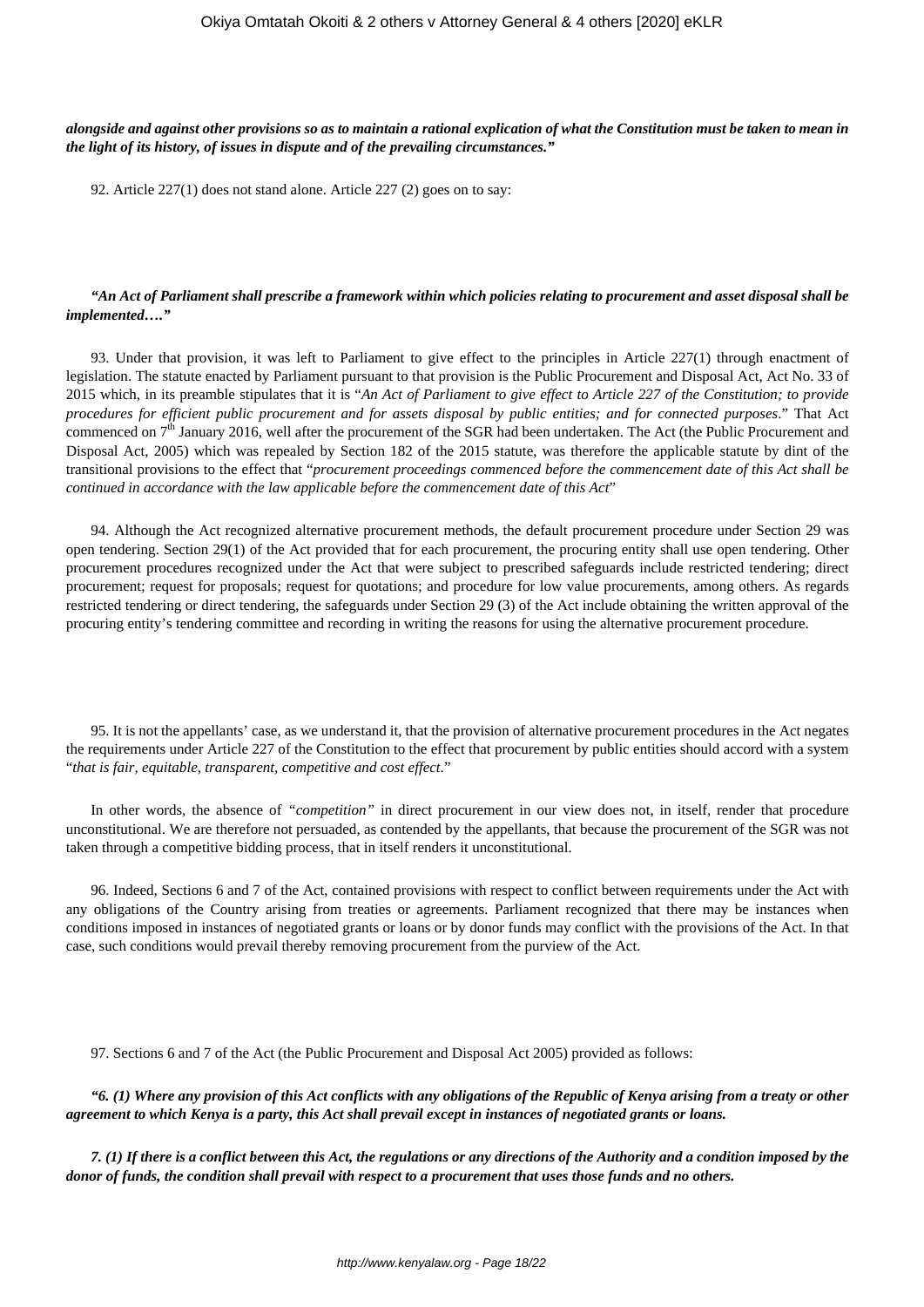*(2) This section does not apply if the donor of funds is a public entity."*

98. In *Revital Health (EPZ) Limited vs Public Procurement Oversight Authority [2015] eKLR* the High Court at Mombasa (*Mureithi J.*) expressed that:

*"Section 6 (1) of the PPDA ousts the provisions of the Act in cases of negotiated grants or loans where there is a conflict between the Act and any obligations of the Republic of Kenya arising from a treaty or other agreement to which Kenya is a party. It does not follow that all procurement conducted outside the PPDA is unconstitutional. Constitutionality of a procurement must be assessed on the touchstone of Article 227 of the Constitution, which provides that procurement by state organ or other public entity accords to 'a system that is fair, equitable, transparent, competitive and cost-effective.*

*20. Procurement can still meet the requirements of the Article 227 even where done pursuant to obligations under a treaty or other agreement or other procedure consistent with those requirements. The Constitution does not decree that public procurement may only be made under the provisions of the Act of Parliament enacted under article 227 (2) of the Constitution. The Constitution only empowers parliament to make such law as will guide the realization of the principles of public procurement set out in Article 227 (1) of the Constitution."*

99. As already indicated, the appellants contend that the procurement of the SGR violated the provisions of the Act. The respondents on the other hand contend that the Act did not apply on account of the conditions in negotiated loan on procurement that conflicted with the requirements of the Act and that Section 6(1) of the Act therefore applies. In resolving that controversy, the learned Judge stated:

*"As is evident, by virtue of the above provision i.e. Section 6(1) of the Public Procurement and Disposal Act the provisions of the said Act would not apply in regard to the contested procurement and I therefore agree with Mr. Kimani that Section 6(1) is clear that the Act does not apply in instances of negotiated loan or grants, because the SGR Project is being financed by a loan from the government of China through Exim Bank of China. This fact is undisputed and being so it follows that the terms and conditions of the loan as negotiated would be applicable in the event there is a conflict with the Public Procurement and Disposal Act."*

100. The learned Judge found that the conditions that the Government of Kenya had to satisfy before the Chinese Government could finance the project included the requirement that the mode of procurement had to be in line with the conditions made by Exim Bank, namely that CRBC had to be awarded the contract and consequently the Act *"does not apply to the issues at hand."* The question therefore is whether that conclusion was well founded.

101. The facts, as they emerge from the material before the High Court show that on  $12<sup>th</sup>$  August 2009, the Ministry of Transport of the Government of Kenya (MoT) entered into a Memorandum of Understanding and Cooperation (MoU) with CRBC on the basis of which CRBC was to undertake, at its cost, a study on the feasibility of a railway system between Mombasa and Malaba; to consider the technical details of the project; the financing required and the manner in which the project would be implemented. The MoU provided that if MoT approved the feasibility study, CRBC would carry out the preliminary design of the project with help from MoT and that the design "*shall include the technical and financial aspects of the project as well as the terms and conditions of the EPC contract after consultation with MoT*"; that after completion and agreement of the design, both parties "*shall appoint their own committee to start the negotiation immediately on the commercial contract of the project on the basis of the EPC*" and that, "*an EPC commercial contract for the project will be duly signed by both parties*." With regard to financing, the MoU further stipulated that, "*after signing of the commercial contract of the project, CRBC shall try its best to look for the sources for the funding of the project*." [emphasis added]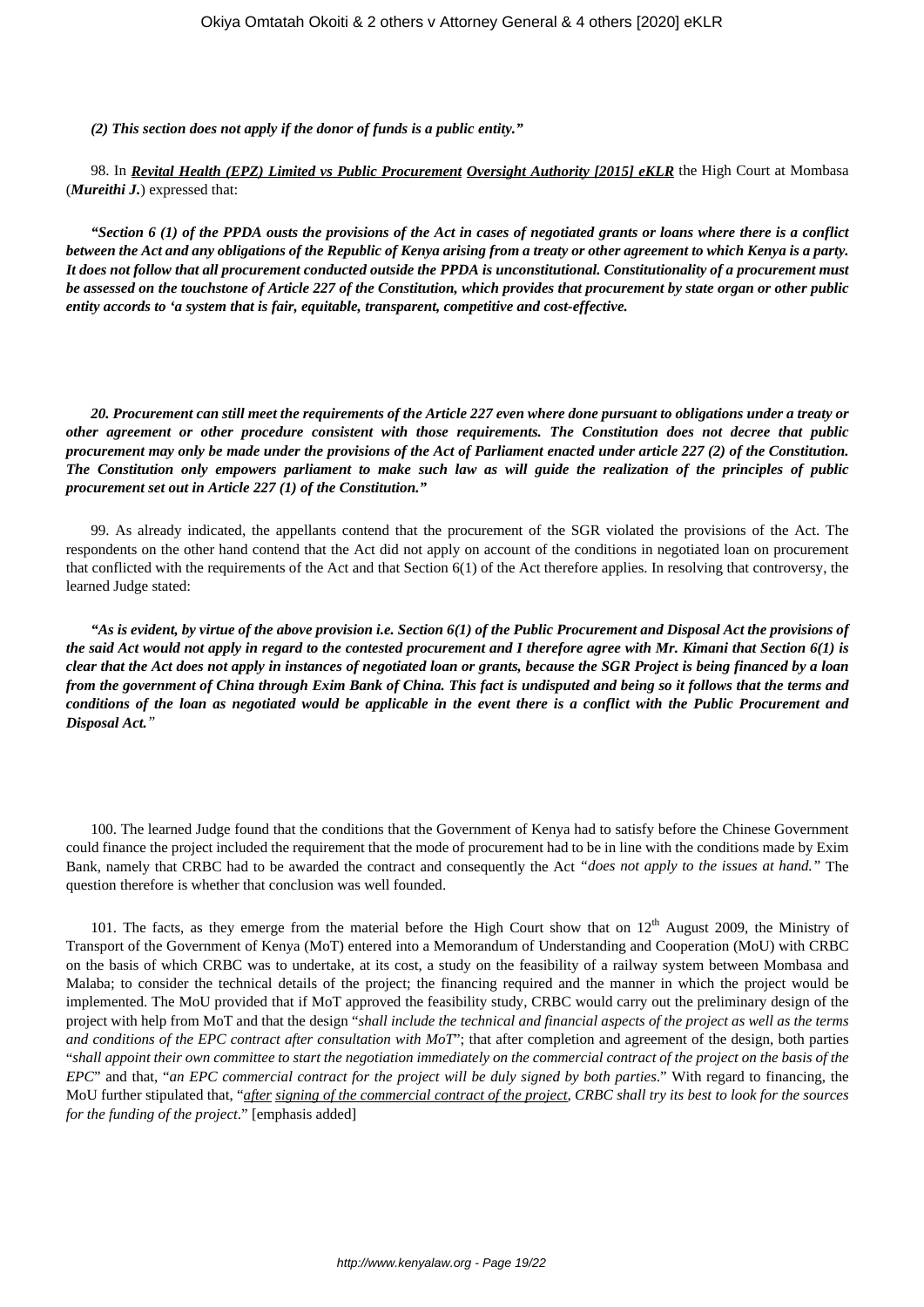102. It is clear from the MoU therefore that from conception of the project, it was understood by both the MoT and CRBC that should the feasibility study be approved and decision taken to go ahead with the implementation of the project, it would be on the basis that CRBC would be contracted to execute or implement it. CRBC undertook to carry out the feasibility study in respect of the project; to undertake the preliminary design of the project; and source for the funding of the project upon MoT and CRBC signing "*an EPC commercial contract for the project*".

103. The funding or financing options floated by CRBC at the time included, direct investment from CRBC; and/or buyer's credit from the Kenya Government; and/or seller's credit from CRBC; and/or direct investment from other financial institutions; and/ or other sources identified in future. Consequently, irrespective of how the project was going to be funded, the implementing entity would be CRBC. In other words, whereas there was no clarity at that time how the project would be financed, it was crystal clear that once funding was secured, (however that would be achieved) the project would be executed by CRBC. The procurement of CRBC was therefore a foregone conclusion from the outset. The question of the procurement procedure being dictated by subsequent financing arrangement would therefore not arise.

104. The Managing Director of KRC, Mr. A.K. Maina, deponed in his affidavit that the feasibility study and preliminary design report were submitted to the Government of Kenya in February 2011; and that following discussions between KRC and CRBC, KRC approved the same on  $26<sup>th</sup>$  June 2012. With regard to financing, the feasibility study had this:

### **"***The project proprietor is the Government of Kenya, who initiates the construction through the EPC model. China Road & Bridge Corporation (CRBC) will be the main contractor, who in charge of project engineering, procurement and construction-EPC. CRBC will assist the Government of Kenya to acquire the project investment***."**

105. Mr. Maina went on to depone that following the approval of the feasibility study, negotiations then followed between negotiating teams representing both parties; that on  $11<sup>th</sup>$  July 2012 and  $4<sup>th</sup>$  October 2012, contracts were signed, with approval by MoT and the AG's office, between KRC and CRBC for the civil works and for facilities, locomotive and rolling stock respectively; that, "*the commercial contracts are part of the process towards the negotiations for funding for the project from the People's Republic of China and will become effective only after executing the financial agreement*"; that the Government of Kenya has entered into a financing agreement with the Exim Bank of China (within a Government to Government framework directed by the Cabinet) for a concessional and a commercial loan to support the project" and that CRBC "*is to be engaged as the Engineering Procurement and Construction Contractor in line with Section 6 subsection (1) of the Public Procurement and Disposal Act 2005, this being an instance of a negotiated grants and loan*."

106. The contract for the supply and installation of the facilities, locomotive and rolling stocks had provision that:

## **"***The Government of Kenya and the Financial Institution of China have entered into the necessary financing agreement relating to provision of financing for the supply and installation of the facilities, locomotives and rolling stocks for the Mombasa-Nairobi Standard Gauge Railway Project.*

## *The duly signed financing agreement entered into by the Government of Kenya and the Financial Institutions of China has been endorsed and certified by the State Law Office of Kenya***."**

107. Based on the foregoing, it is not accurate, as was claimed by Mr. Maina, that the engagement of CRBC as the contractor was as a result of dictation by the financing agreement. We conclude, therefore, that the engagement of CRBC was not an obligation arising from *"negotiated grant or loan"* agreement for purposes of Section 6 of the Act. This is because as indicated above, the contract with CRBC as the contractor was procured long before the financing agreement was entered into. The holding by the learned Judge to the contrary, is with respect, not supported by the facts as set out above.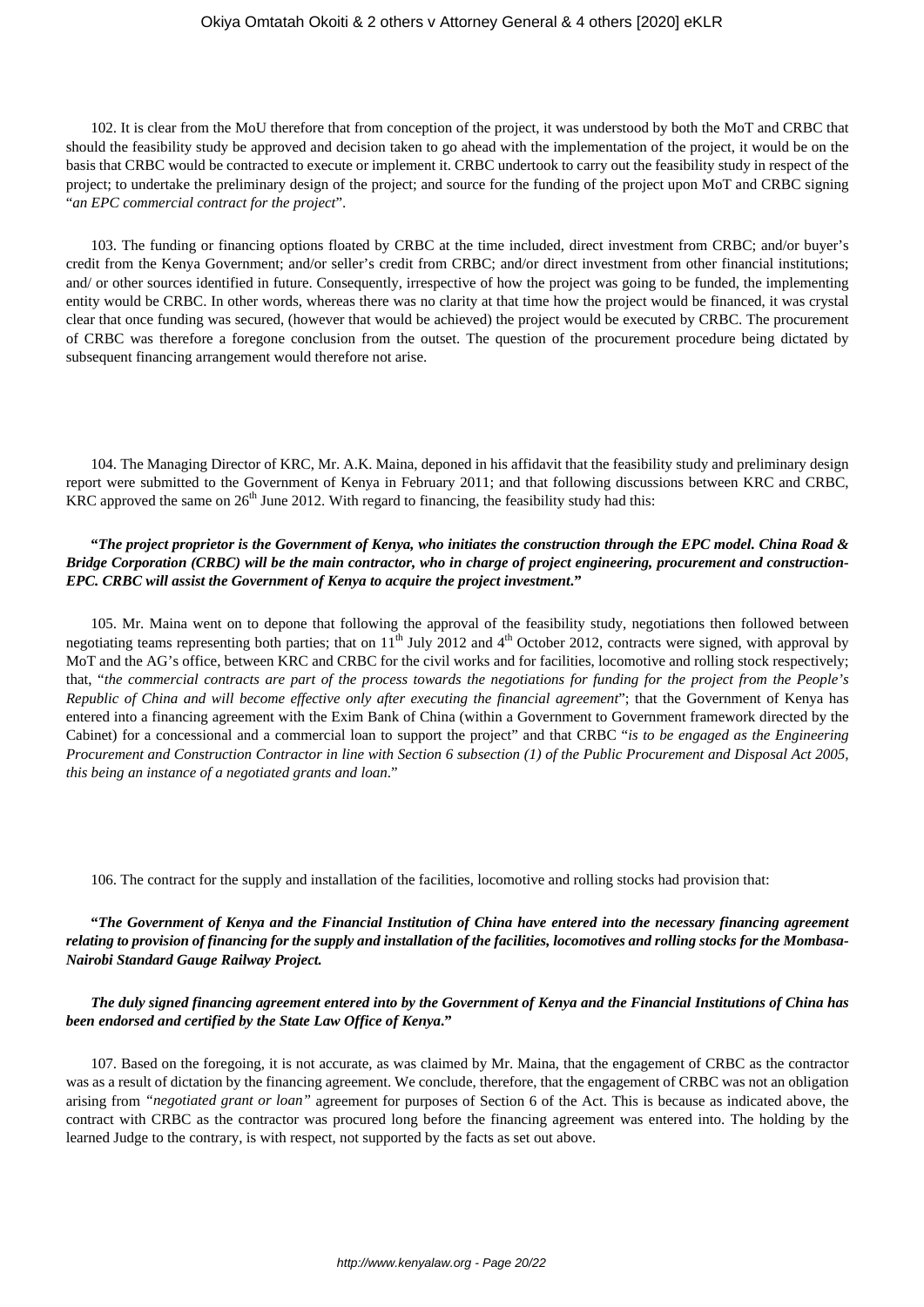108. We do not think that in enacting Section 6 of the Act, it was intended that the identification of a supplier of goods and services (in effect the procurement) would precede the loan agreement which would oust the procurement procedures under the Act. In this case, it is the procurement that dictated the terms of the loan that ousted the procurement procedures under the Act as opposed to the terms of the loan agreement dictating the procurement procedure or who the supplier of the goods and services would be. The situation is not at all ameliorated by the fact that the entity that undertook the feasibility study and spelt out the manner in which the project would be implemented dictated that it would be the implementor or executor of the project.

109. We conclude and hold, therefore, that in this instance, Section 6(1) of the Act did not oust the application of the Act from the procurement and KRC, as the procuring entity, was therefore under an obligation to comply with the requirements of the Act in the procurement of the SGR project.

110. In our view, the claims by the appellants that Parliament was by passed and that environmental considerations were not considered have no merit. Those claims were sufficiently countered. It was demonstrated that the project was deliberated upon by the National Assembly following which the Customs and Excise Act was amended through the Finance Act, 2013 by making provision for Railway Development Levy to fund the construction of the SGR. Equally it was also demonstrated that an environment impact assessment was undertaken and a licence granted in that regard.

111. The upshot, in conclusion, therefore is that:

a.We uphold the decision of the learned Judge ordering to be expunged from the record documents that had been presented by the appellants as evidence in support of the petitions.

b. We set aside that part of the judgment of the High Court holding that the procurement of the SGR was exempt from the provisions of the Public Procurement and Disposal Act, 2005 by reason of Section 6(1) thereof. We substitute therefore an order declaring that Kenya Railways Corporation, as the procuring entity, failed to comply with, and violated provisions of Article 227 (1) of the Constitution and Sections 6 (1) and 29, of the Public Procurement and Disposal Act, 2005 in the procurement of the SGR project. The appeals succeed to that extent only.

c. We order that each party shall bear its own costs of the appeal, this being a matter of public interest.

Orders accordingly.

*Dated and delivered at Nairobi this 19th day of June, 2020.*

**M.K. KOOME**

**........................................**

**JUDGE OF APPEAL**

**S. GATEMBU KAIRU, (FCIArb)**

**.......................................**

**JUDGE OF APPEAL**